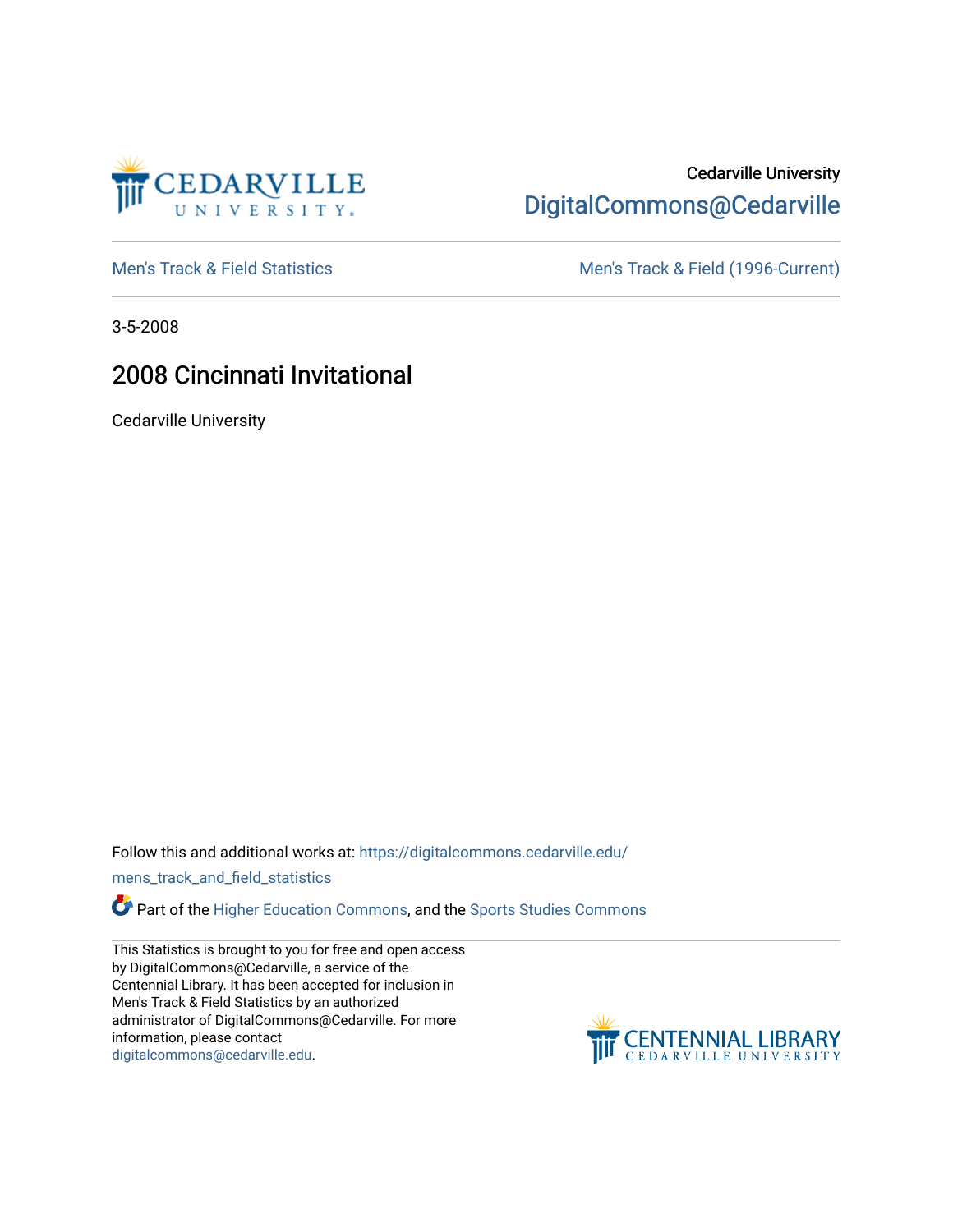## **Cedarville University**

http://www.cedarviHe.edu/2007-08/mtrack/mtr \_ cincy040508.htm \_\_\_ ,,. \_\_\_\_\_\_\_\_\_\_\_\_\_\_\_\_\_\_\_\_\_\_\_\_\_\_\_\_\_\_ \_



# **Cincinnati Invitational**

**April 5, 2008 - Cincinnati, Ohio** 

## **MEN'S RESULTS**

Men - Team Rankings - 19 Events Scored

| 1) Cincinnati        | 203 | 2) Ashland          | 130   |
|----------------------|-----|---------------------|-------|
| 3) Miami (Ohio)      | 70  | 4) Eastern Kentucky | 57    |
| 5) Indianapolis      | 45  | 6) Siena Heights    | 44.50 |
| 7) Ohio Northern     | 36  | 8) Kentucky State   | 25    |
| 9) Detroit Mercy     | 21  | 10) Findlay         | 18    |
| 11) Georgetown (Ky.) | 17  | 12) Morehead State  | 15    |
| 13) Central State    | 13  | 14) Cedarville      | 12    |
| 15) Campbellsville   | 10  | 15) Kentucky        | 10    |
| 17) Xavier (Ohio)    | 8   | 18) Case Western    | 1.50  |

Event 2 Men 100 Meter Dash

| Nsme                                  | Year School Tinals Wind H# Points               |       |                  |                |                         |
|---------------------------------------|-------------------------------------------------|-------|------------------|----------------|-------------------------|
|                                       |                                                 |       |                  |                |                         |
| 1 Igeleke, Ekundayo     Cincinnati    |                                                 | 10.73 | $1.2 -$          | 1              | 10                      |
| 2 Gordon, Jamaree                     | -------------<br>Kentucky State<br>Indianapolis |       | $10.76$ $1.2$ 1  |                | 8                       |
| 3 Helms, Freddie                      |                                                 | 10.79 | 1.2 <sub>1</sub> |                | 6                       |
| 4 Brailsford, Terrance Siena Heights  |                                                 | 10.82 | $2.0 \t3$        |                | 5                       |
| 5 Landis, Nicholas                    |                                                 | 10.87 | $2.0 \quad 3$    |                | $\overline{\mathbf{4}}$ |
| 6 Butler, Kind                        | Eastern Kentucky<br>Kentucky State              | 10.95 | $1.2 \quad 1$    |                | 3                       |
| 7 Robertson, Ryan                     | Ohio Northern                                   | 10.98 | 1.2 1            |                | $\overline{\mathbf{c}}$ |
| 8 Linzy, Justin                       | Ohio Northern                                   | 11.03 | $2.0 \quad 3$    |                | $\mathbf{I}$            |
| 9 Duff, Ian                           | Central State                                   | 11.05 | $1.2 \quad 1$    |                |                         |
| 10 Ezell, Jerry                       | Ashland                                         | 11.12 | $-1.8$           | $\overline{a}$ |                         |
| 11 Bullard, Chris                     | Siena Heights                                   |       | $11.15$ 2.0      | 3              |                         |
| 12 Lewis, Keith                       | Indiana Tech                                    |       | $11.20$ $1.2$    | ı              |                         |
| 13 Coniglio, Jason                    | Miami (Ohio)                                    |       | $11.21 - 1.8$ 2  |                |                         |
| 14 Osayande, Deonte betroit Mercy     |                                                 |       | $11.22$ 2.0 3    |                |                         |
| 15 Fleming, Ryan                      | Ohio Northern                                   |       | $11.26$ $1.6$ 4  |                |                         |
| 16 Brooks, Nouri D                    | Indianapolis                                    |       | $11.31 - 1.8$ 2  |                |                         |
| 17 Alexander, Kyle                    | Miami (Ohio)                                    |       | $11.32$ 2.0 3    |                |                         |
| 18 Cleary, Earnest                    | Detroit Mercy                                   |       | $11.33 - 1.8$ 2  |                |                         |
| 19 Majoy, Myles                       | Ashland                                         |       | $11.35$ 1.6 4    |                |                         |
| 20 Kerr, Ernest                       | Cincinnati                                      |       | $11.36 - 1.8$ 2  |                |                         |
| 21 Branch, Bobby                      | Detroit Mercy                                   |       | $11.38$ $1.6$ 4  |                |                         |
| 22 Bowen, Charles                     | Kentucky State                                  |       | $11.41 + 0.05$   |                |                         |
| 23 Clark, Marcus                      | Central State                                   |       | $11.41$ 1.6 4    |                |                         |
| 24 Tcheuko, Serge                     | Unattached                                      |       | $11.48 - 1.8$ 2  |                |                         |
| 25 Jones, Samuel<br><b>CONTRACTOR</b> | Detroit Mercy                                   |       | $11.56 + 0.05$   |                |                         |
| 26 Baumgartner, James                 | Indiana Tech                                    |       | $11.56 - 1.8$    | $\overline{2}$ |                         |
| 27 Benjamin, Marcus                   | Cedarville                                      |       | $11,59 -0.66$    |                |                         |
| 28 Waaland, Kasey Cincinnati          |                                                 |       | $11.60 + 0.0$    | -5             |                         |
| 29 Lee, Jared                         | Ohio Northern                                   |       | $11.60 - 0.66$   |                |                         |
| 30 Sutherland, Jason Cincinnati       |                                                 |       | $11.63 - 0.7$    | -7             |                         |
| 31 Black, Calvin                      | Ashland                                         |       | $11.67 - 0.6$    | 6              |                         |
| 32 Coker, Kenneth                     | Central State                                   |       | $11.71 - 0.7 7$  |                |                         |
| 33 Davolio, Dominick Cincinnati       |                                                 |       | $11.73 - 0.6$    | 6              |                         |
| 34 Wells, Tavaras                     | Ohio Northern                                   | 11.74 | $-0.7$           | 7              |                         |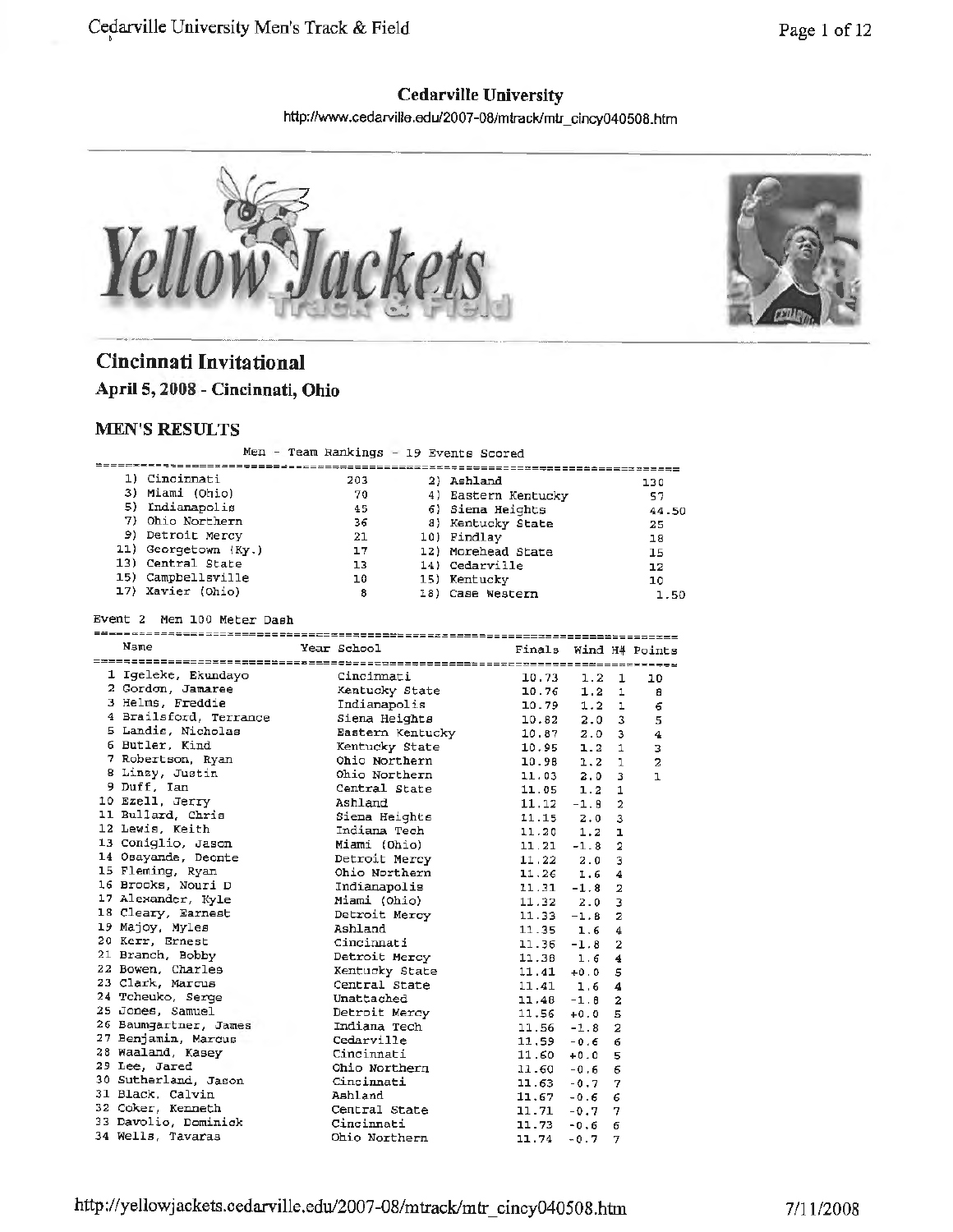| 35 Pritchard, Brandon    | Ohio Northern    | 11.84               | $-0.7$ 7 |                         |
|--------------------------|------------------|---------------------|----------|-------------------------|
| 36 Yeh, Tim              | Ohio Northern    | $11.87$ 0.1 8       |          |                         |
| 37 Heagens, Danny        | Central State    | $11.89$ 0.1 8       |          |                         |
| 38 Taylor, Earl          | Central State    | $12.03$ $0.1$       |          | 8                       |
| 39 Davis-Jackson, Tyquan | Central State    | 12.04               | $-0.6$   | -6                      |
| 40 Brunow, Cory          | Findlay          | 12.06               | $+0.0$ 5 |                         |
| 41 Gibson, Shaun         | Central State    | $12.06$ $0.1$ 8     |          |                         |
| 42 Green, Mickhel        | Ohio Northern    | 12.12               | $-0.7$ 7 |                         |
| 43 Gray, Henry           | Central State    | $12.22 \t 0.1 \t 8$ |          |                         |
| 44 Klein, Justin         | Unattached Bowli | $12.25$ 1.6         |          | 4                       |
| 45 Brooks, Courtney      | Central State    | 12.38               | $-0.6$ 6 |                         |
| 46 Benjamin, Samuel      | Cincinnati       | $13.24$ $2.0$ 3     |          |                         |
| 47 Sleesman, Garrett     | Ohio Northern    | 13.26               | $-0.7$ 7 |                         |
| 48 Baker, Jeremy         | Northern Kentuck | 13.34               | $-0.7$ 7 |                         |
| -- Hesson, Chet          | Siena Heights    | FS                  | $-0.66$  |                         |
| -- Bailey, George        | Eastern Kentucky | DNF                 | 2.0      | $\overline{\mathbf{3}}$ |

### Event **4** Men 200 Meter Dash

| Name                                                                                                                                                                                                                                                                                                                                                                                                                                             | Year School                                                                                                                                                                                                                      | Finals Wind H# Points                                                                                                                                                                                                                                      |        |                         |                         |
|--------------------------------------------------------------------------------------------------------------------------------------------------------------------------------------------------------------------------------------------------------------------------------------------------------------------------------------------------------------------------------------------------------------------------------------------------|----------------------------------------------------------------------------------------------------------------------------------------------------------------------------------------------------------------------------------|------------------------------------------------------------------------------------------------------------------------------------------------------------------------------------------------------------------------------------------------------------|--------|-------------------------|-------------------------|
| Name<br>Increases-<br>Incident of the Cincinnati<br>2 Horn, Joe and Mahland<br>3 Landis, Nicholas Eastern Kentucky<br>4 Dutch, Todd<br>5 Helms, Freddie Indianapolis<br>5 Butler, Kind Kentucky State<br>7 Gordon, Jamare Kentucky State<br>7 Go                                                                                                                                                                                                 |                                                                                                                                                                                                                                  |                                                                                                                                                                                                                                                            |        |                         |                         |
|                                                                                                                                                                                                                                                                                                                                                                                                                                                  |                                                                                                                                                                                                                                  | $21.69$ +0.0<br>$21.79$ +0.0                                                                                                                                                                                                                               |        | 1                       | 10                      |
|                                                                                                                                                                                                                                                                                                                                                                                                                                                  |                                                                                                                                                                                                                                  | 21.69 +0.0 1<br>21.79 +0.0 1<br>21.79 +0.0 1<br>21.88 -0.4 3<br>21.93 +0.0 1<br>22.15 +0.0 1<br>22.15 +0.0 1<br>22.22 +0.0 1<br>22.22 +0.0 1<br>22.23 -0.4 3<br>22.25 +0.0 2<br>22.25 -0.8 4<br>22.55 +0.0 2<br>22.55 +0.0 2<br>22.55 +0.0 2<br>22.55 -0.8 |        | ı                       | 8                       |
|                                                                                                                                                                                                                                                                                                                                                                                                                                                  |                                                                                                                                                                                                                                  |                                                                                                                                                                                                                                                            |        |                         | 6                       |
|                                                                                                                                                                                                                                                                                                                                                                                                                                                  |                                                                                                                                                                                                                                  |                                                                                                                                                                                                                                                            |        |                         |                         |
|                                                                                                                                                                                                                                                                                                                                                                                                                                                  |                                                                                                                                                                                                                                  |                                                                                                                                                                                                                                                            |        |                         | 5                       |
|                                                                                                                                                                                                                                                                                                                                                                                                                                                  |                                                                                                                                                                                                                                  |                                                                                                                                                                                                                                                            |        |                         | $\overline{\bf 4}$      |
|                                                                                                                                                                                                                                                                                                                                                                                                                                                  |                                                                                                                                                                                                                                  |                                                                                                                                                                                                                                                            |        |                         | 3                       |
|                                                                                                                                                                                                                                                                                                                                                                                                                                                  |                                                                                                                                                                                                                                  |                                                                                                                                                                                                                                                            |        |                         | $\overline{\mathbf{z}}$ |
|                                                                                                                                                                                                                                                                                                                                                                                                                                                  |                                                                                                                                                                                                                                  |                                                                                                                                                                                                                                                            |        |                         | 1                       |
|                                                                                                                                                                                                                                                                                                                                                                                                                                                  |                                                                                                                                                                                                                                  |                                                                                                                                                                                                                                                            |        |                         |                         |
|                                                                                                                                                                                                                                                                                                                                                                                                                                                  |                                                                                                                                                                                                                                  |                                                                                                                                                                                                                                                            |        |                         |                         |
|                                                                                                                                                                                                                                                                                                                                                                                                                                                  |                                                                                                                                                                                                                                  |                                                                                                                                                                                                                                                            |        |                         |                         |
|                                                                                                                                                                                                                                                                                                                                                                                                                                                  |                                                                                                                                                                                                                                  |                                                                                                                                                                                                                                                            |        |                         |                         |
|                                                                                                                                                                                                                                                                                                                                                                                                                                                  |                                                                                                                                                                                                                                  |                                                                                                                                                                                                                                                            |        |                         |                         |
|                                                                                                                                                                                                                                                                                                                                                                                                                                                  |                                                                                                                                                                                                                                  |                                                                                                                                                                                                                                                            |        |                         |                         |
|                                                                                                                                                                                                                                                                                                                                                                                                                                                  |                                                                                                                                                                                                                                  |                                                                                                                                                                                                                                                            |        |                         |                         |
|                                                                                                                                                                                                                                                                                                                                                                                                                                                  |                                                                                                                                                                                                                                  |                                                                                                                                                                                                                                                            |        |                         |                         |
|                                                                                                                                                                                                                                                                                                                                                                                                                                                  |                                                                                                                                                                                                                                  |                                                                                                                                                                                                                                                            |        |                         |                         |
|                                                                                                                                                                                                                                                                                                                                                                                                                                                  |                                                                                                                                                                                                                                  |                                                                                                                                                                                                                                                            |        |                         |                         |
|                                                                                                                                                                                                                                                                                                                                                                                                                                                  |                                                                                                                                                                                                                                  |                                                                                                                                                                                                                                                            |        |                         |                         |
|                                                                                                                                                                                                                                                                                                                                                                                                                                                  |                                                                                                                                                                                                                                  |                                                                                                                                                                                                                                                            |        |                         |                         |
|                                                                                                                                                                                                                                                                                                                                                                                                                                                  |                                                                                                                                                                                                                                  |                                                                                                                                                                                                                                                            |        |                         |                         |
|                                                                                                                                                                                                                                                                                                                                                                                                                                                  |                                                                                                                                                                                                                                  |                                                                                                                                                                                                                                                            |        |                         |                         |
|                                                                                                                                                                                                                                                                                                                                                                                                                                                  |                                                                                                                                                                                                                                  |                                                                                                                                                                                                                                                            |        |                         |                         |
|                                                                                                                                                                                                                                                                                                                                                                                                                                                  |                                                                                                                                                                                                                                  |                                                                                                                                                                                                                                                            |        |                         |                         |
|                                                                                                                                                                                                                                                                                                                                                                                                                                                  |                                                                                                                                                                                                                                  |                                                                                                                                                                                                                                                            |        |                         |                         |
|                                                                                                                                                                                                                                                                                                                                                                                                                                                  |                                                                                                                                                                                                                                  |                                                                                                                                                                                                                                                            |        |                         |                         |
|                                                                                                                                                                                                                                                                                                                                                                                                                                                  |                                                                                                                                                                                                                                  |                                                                                                                                                                                                                                                            |        |                         |                         |
|                                                                                                                                                                                                                                                                                                                                                                                                                                                  |                                                                                                                                                                                                                                  |                                                                                                                                                                                                                                                            |        |                         |                         |
|                                                                                                                                                                                                                                                                                                                                                                                                                                                  |                                                                                                                                                                                                                                  |                                                                                                                                                                                                                                                            |        |                         |                         |
|                                                                                                                                                                                                                                                                                                                                                                                                                                                  |                                                                                                                                                                                                                                  | $23.20 - 0.4$                                                                                                                                                                                                                                              |        | $\overline{\mathbf{3}}$ |                         |
|                                                                                                                                                                                                                                                                                                                                                                                                                                                  |                                                                                                                                                                                                                                  | $23.21 - 0.8$ 4                                                                                                                                                                                                                                            |        |                         |                         |
|                                                                                                                                                                                                                                                                                                                                                                                                                                                  |                                                                                                                                                                                                                                  | 23.21                                                                                                                                                                                                                                                      | 0.1    | 6                       |                         |
|                                                                                                                                                                                                                                                                                                                                                                                                                                                  |                                                                                                                                                                                                                                  | 23.21                                                                                                                                                                                                                                                      | NWI    | а                       |                         |
|                                                                                                                                                                                                                                                                                                                                                                                                                                                  |                                                                                                                                                                                                                                  | $23.22$ 0.1                                                                                                                                                                                                                                                |        | - 6                     |                         |
|                                                                                                                                                                                                                                                                                                                                                                                                                                                  |                                                                                                                                                                                                                                  | $23.24$ 0.9 10<br>$23.30$ -1.8 7                                                                                                                                                                                                                           |        |                         |                         |
|                                                                                                                                                                                                                                                                                                                                                                                                                                                  |                                                                                                                                                                                                                                  |                                                                                                                                                                                                                                                            |        |                         |                         |
|                                                                                                                                                                                                                                                                                                                                                                                                                                                  |                                                                                                                                                                                                                                  | 23.33 -1.8 7<br>23.34 -1.8 7<br>23.56 0.9 10<br>23.57 NWI 8<br>23.63 -0.8 4                                                                                                                                                                                |        |                         |                         |
|                                                                                                                                                                                                                                                                                                                                                                                                                                                  |                                                                                                                                                                                                                                  |                                                                                                                                                                                                                                                            |        |                         |                         |
|                                                                                                                                                                                                                                                                                                                                                                                                                                                  |                                                                                                                                                                                                                                  |                                                                                                                                                                                                                                                            |        |                         |                         |
|                                                                                                                                                                                                                                                                                                                                                                                                                                                  |                                                                                                                                                                                                                                  |                                                                                                                                                                                                                                                            |        |                         |                         |
|                                                                                                                                                                                                                                                                                                                                                                                                                                                  |                                                                                                                                                                                                                                  |                                                                                                                                                                                                                                                            |        |                         |                         |
|                                                                                                                                                                                                                                                                                                                                                                                                                                                  |                                                                                                                                                                                                                                  | $23.64 - 1.8$                                                                                                                                                                                                                                              |        | $\overline{7}$          |                         |
|                                                                                                                                                                                                                                                                                                                                                                                                                                                  |                                                                                                                                                                                                                                  | $23.64$ 0.3 5                                                                                                                                                                                                                                              |        |                         |                         |
|                                                                                                                                                                                                                                                                                                                                                                                                                                                  |                                                                                                                                                                                                                                  | 23.65 NWI 8                                                                                                                                                                                                                                                |        |                         |                         |
|                                                                                                                                                                                                                                                                                                                                                                                                                                                  |                                                                                                                                                                                                                                  | $23.72 - 1.8$                                                                                                                                                                                                                                              |        | -7                      |                         |
|                                                                                                                                                                                                                                                                                                                                                                                                                                                  |                                                                                                                                                                                                                                  | 23.75                                                                                                                                                                                                                                                      | 0.4    | 9                       |                         |
|                                                                                                                                                                                                                                                                                                                                                                                                                                                  |                                                                                                                                                                                                                                  |                                                                                                                                                                                                                                                            | 0.9 10 |                         |                         |
| reconds, Nouri D<br>16 Brooks, Nouri D<br>16 Brooks, Nouri D<br>18 Adains, Usih and Kentucky State<br>19 Adains, Usih and Kentucky State<br>20 Cleary, Farnest<br>25 Cuteriand, Javon<br>25 Lewis, Keith<br>25 Lewis, Keith<br>26 Baumgartner, J<br>42 Davolio, Dominick<br>43 Hawkins, Kristopher<br>44 Ulmer, Ryan<br>45 Lewis, Matthew<br>46 Black, Calvin<br>47 Coker, Kenneth<br>48 Heagens, Danny<br>49 Clark, Marcus<br>57 Trenell, Brian | Examples 23.81<br>Central State 23.81<br>Central State 23.89<br>Central State 23.91<br>Unattached 24.01<br>Cincinnati 24.29<br>Findlay 24.33<br>Unattached Bowli 24.41<br>Central State 24.41<br>24.33<br>Unattached Bowli 24.41 | 23.89 0.9 10                                                                                                                                                                                                                                               |        |                         |                         |
|                                                                                                                                                                                                                                                                                                                                                                                                                                                  |                                                                                                                                                                                                                                  | 23.91 NWI                                                                                                                                                                                                                                                  |        | - 8                     |                         |
|                                                                                                                                                                                                                                                                                                                                                                                                                                                  |                                                                                                                                                                                                                                  | $24.01 - 0.8$                                                                                                                                                                                                                                              |        | $\overline{4}$          |                         |
| 51 Kerr, Erneat                                                                                                                                                                                                                                                                                                                                                                                                                                  |                                                                                                                                                                                                                                  | 24.29 0.1                                                                                                                                                                                                                                                  |        | -6                      |                         |
| 52 Haggard, Curtis                                                                                                                                                                                                                                                                                                                                                                                                                               |                                                                                                                                                                                                                                  | $24.33 - 1.8$                                                                                                                                                                                                                                              |        | $\overline{7}$          |                         |
|                                                                                                                                                                                                                                                                                                                                                                                                                                                  |                                                                                                                                                                                                                                  |                                                                                                                                                                                                                                                            | 0.35   |                         |                         |
| 52 Bagyard, Curris<br>52 Baguchowski, David<br>54 Cunningham, D'Mile<br>55 Gibson, Shaun                                                                                                                                                                                                                                                                                                                                                         | Central State<br>Central State                                                                                                                                                                                                   |                                                                                                                                                                                                                                                            |        |                         |                         |
| 55 Gibson, Shaun                                                                                                                                                                                                                                                                                                                                                                                                                                 | Central State                                                                                                                                                                                                                    | $24.59$ 0.4 9<br>24.59 0.4 9                                                                                                                                                                                                                               |        |                         |                         |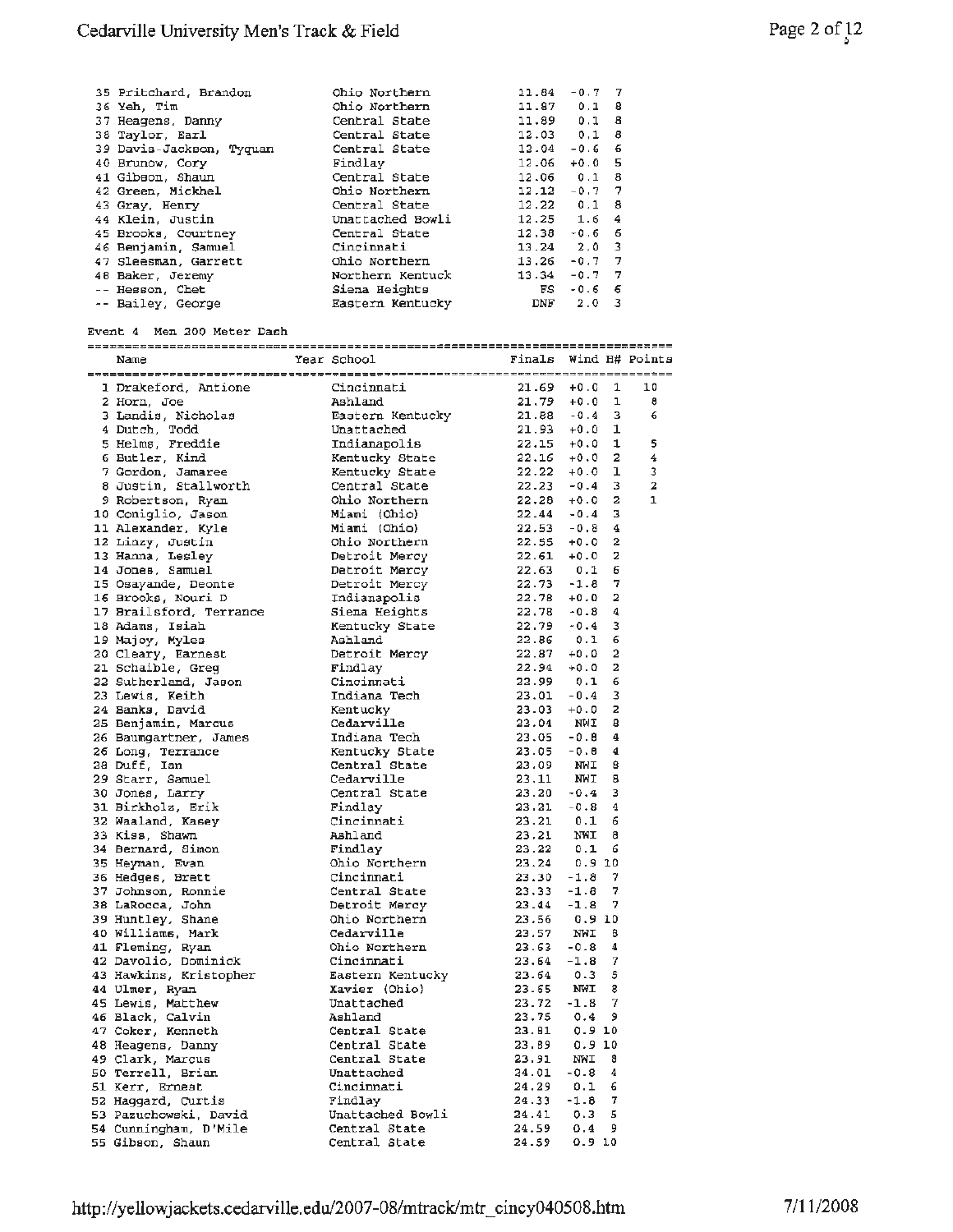| 56 Bridget, Marcus  | Siena Heights  | 24.64 NWI 8   |
|---------------------|----------------|---------------|
| 57 Gray, Henry      | Central State  | 25.10 0.9 10  |
| 58 Jackson, Glen    | Campbellsville | $25.40$ 0.1 6 |
| 59 Taylor, Earl     | Central State  | $25.51$ 0.4 9 |
| -- Goodall, Branden | Ashland        | $DNF - 0.4$ 3 |

Event 6 Men 400 Meter Dash

| 1 Drakeford, Antione                     | Cincinnati                                         | 46.61 | 1              | 10             |
|------------------------------------------|----------------------------------------------------|-------|----------------|----------------|
| 2 Horn, Joe                              | Ashland                                            | 48.42 | ı              | 8              |
| 3 Dutch, Todd                            | Unattached                                         | 48.61 | 1              |                |
| 4 Justin, Stallworth                     | Central State                                      | 48.74 | $\overline{a}$ | 6              |
| 5 Schaible, Greg                         | Findlay                                            | 48.92 | $\mathbf{1}$   | 5              |
| unders, since<br>5 Lammers, Troy<br>7 ב- | Cincinnati                                         | 49.03 | $\mathbf{2}$   | 4              |
| 7 Hanna, Lesley                          | Detroit Mercy                                      | 49.24 | $\mathbf{1}$   | 3              |
| 8 Van Cura, Chase                        | Cincinnati                                         | 49.32 | 3              | $\overline{a}$ |
| 9 Diakabana, Cedric                      | Miami (Ohio)                                       | 49.61 | 2              | $\mathbf{1}$   |
| 10 Smith, Carl A                         | Indianapolis                                       | 49.75 | 1              |                |
| 11 Flessa, Steffan                       | Miami (Ohio)                                       | 50.05 | 1              |                |
| 12 Osborne, David                        | Unattached                                         | 50.07 | 2              |                |
| 13 Beight, Michael                       | Cedarville                                         | 50.34 | з              |                |
| 13 Sottoway, Ryan                        | Miami (Ohio)                                       | 50.34 | 3              |                |
| 15 LaRocca, John                         | Detroit Mercy                                      | 50.34 | з              |                |
| 16 Birkholz, Erik                        | Findlay                                            | 50.56 | 3              |                |
| 17 Thompson, Kyle                        | Indianapolis                                       | 50.57 | $\overline{a}$ |                |
| 18 Thien, Joey                           | Miami (Ohio)                                       | 50.75 | 5              |                |
| 19 Ervin, Wade                           | Kentucky State                                     | 50.78 | 4              |                |
| 20 Hedges, Brett                         | Cincinnati                                         | 50.97 | 4              |                |
| 21 Brittain, Nick                        | Indianapolis                                       | 51.24 | 3              |                |
| 22 Hawkins, Kristopher<br>23 Crist Eric  |                                                    | 51.31 | 2              |                |
| 23 Crist, Eric                           | Eastern Kentucky<br>Detroit Mercy<br>Detroit Mercy | 51.47 | 7              |                |
| 24 Sloas, Morgan                         | Morehead State                                     | 51.64 | 4              |                |
| 25 Maurer, Steven                        | Eaatern Kentucky                                   | 51.67 | 4              |                |
| 26 Kiss, Shawn                           | Ashland                                            | 51.68 | 4              |                |
| 27 Terlesky, Joseph                      | Detroit Mercy                                      | 51.84 | 4              |                |
| 28 Thomas, Kyle                          | Cincinnati                                         | 52.26 | 5              |                |
| 29 Johnson, Ronnie                       | Central State                                      | 52.51 | 6              |                |
| 30 Ulmer, Ryan                           | Xavier (Ohio)                                      | 52.58 | 6              |                |
| 31 Pazuchowski, David                    | Unattached Bowli                                   | 53.39 | 5              |                |
| 32 Crisp, Sam                            | Campbellsville                                     | 53.66 | 5              |                |
| 33 Orme, Bryan                           | Campbellsville                                     | 54.27 | 7              |                |
| 34 Otte, Jeff                            | Ohio Northern                                      | 54.37 | 7              |                |
| 35 Archer, Andrew                        | Ohio North<br>Xavier (Ohio)<br>State               | 54.50 | 7              |                |
| 36 Cunningham, D'Mile                    | Central State                                      | 55.34 | 6              |                |
| 37 Davis, Mike                           | Case Western                                       | 55.38 | 5              |                |
| 38 Negron, Pete                          | Morehead State                                     | 55.44 | 6              |                |
| 39 Ikein, Asangwua                       |                                                    | 55.65 | 7              |                |
| 40 Williams, Nicholas                    | Indiana Tech<br>Eastern Kentucky                   | 56.07 | 6              |                |
| 41 Simpson, Drew                         | Campbellsville                                     | 56.82 | 7              |                |
| 42 Williams, Jalaquan                    | Kentucky State                                     | 56.89 | 5              |                |
| 43 Knapp, Keith                          | Northern Kentuck                                   | 57.01 | 7              |                |
| 44 Jones, Larry                          | Central State                                      | 58.24 | 6              |                |

#### Event 8 Men 800 Meter Run

| Name                   | Year School              | Finals  | Points         |
|------------------------|--------------------------|---------|----------------|
|                        |                          |         |                |
| 1 Kurgat, Elkana       | Eastern Kentucky 1:52.55 |         | 10             |
| 2 Hiltner, Max         | Ashland                  | 1:53.25 | -8             |
| 3 Pawlaczyk, Luke      | Siena Heights            | 1:54.31 | 6              |
| 4 Ramsey, Alex         | Cincinnati               | 1:54.47 | 5              |
| 5 Womack, Clinton      | Xavier (Ohio)            | 1:54.56 | 4              |
| 6 Rengifo, Christopher | Eastern Kentucky         | 1:55.22 | 3              |
| 7 Wolff, Dennis        | Unattached               | 1:55.59 |                |
| 8 Smith, Chris         | Morehead State           | 1:55.76 | $\overline{a}$ |
| 9 Kuhn, Kevin          | Cedarville               | 1:56.16 | 1              |
| 10 Banks, Robert       | Siena Heights            | 1:56.28 |                |
| 11 Berling, Jason      | Cincinnati               | 1:56.81 |                |
| 12 Brooker, Jud        | Cedarville               | 1:56.84 |                |
| 13 Simmons, Adrian     | Siena Heights            | 1:56.97 |                |
| 14 Liederbach, Patrick | Detroit Mercy            | 1:57.55 |                |
| 15 Nathan, Ben         | Xavier (Ohio)            | 1:57.69 |                |
| 16 Porter, Eric        | Ohio Northern            | 1:57.70 |                |
| 17 Lanczki, Alex       | Siena Heights            | 1:57.75 |                |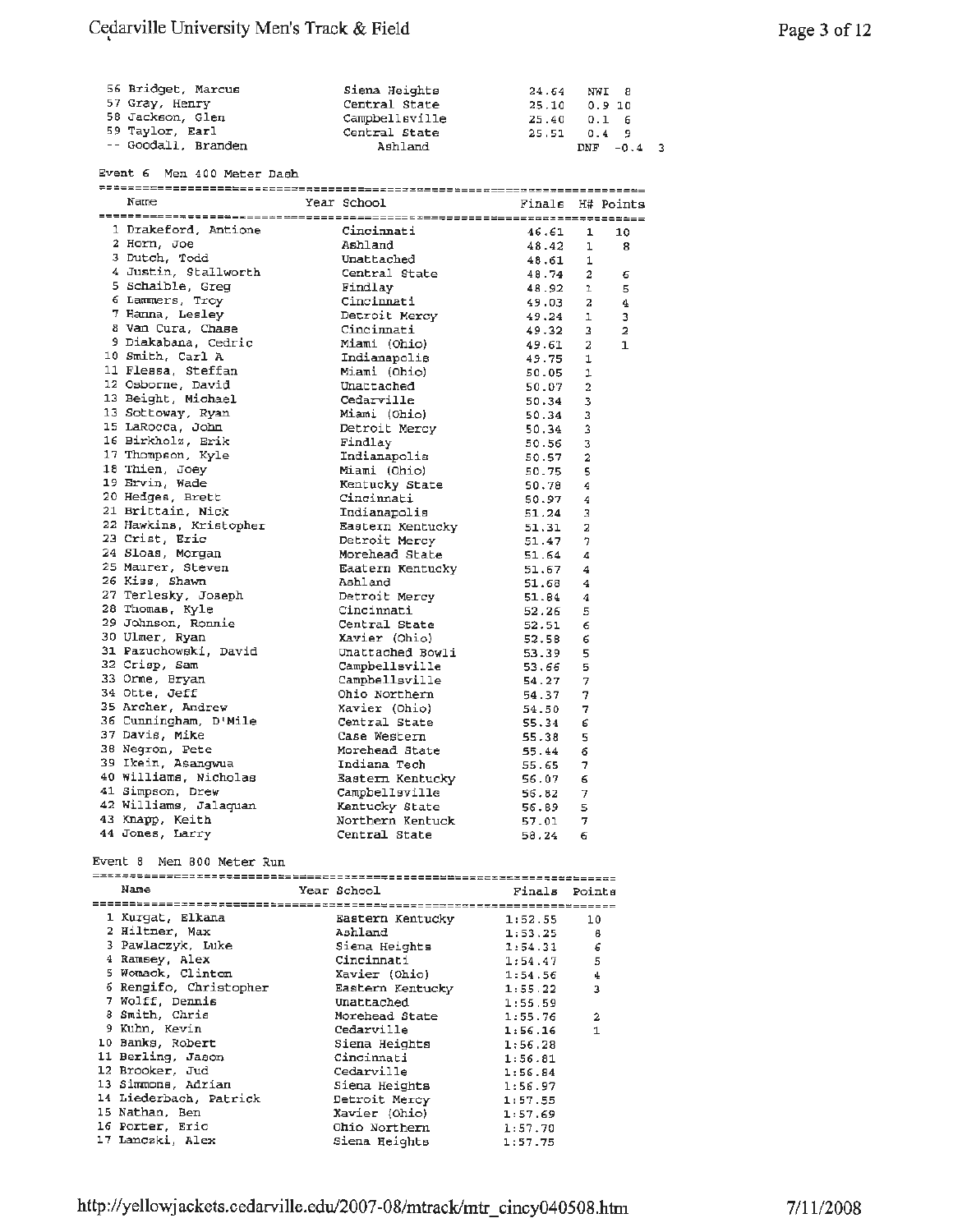| 18 Keckeis, Bill      | Cincinnati                         | 1:57.87 |
|-----------------------|------------------------------------|---------|
| 19 Spangler, Michael  | Miami (Ohio)                       | 1:58.00 |
| 20 Amstutz, Joe       | Ohio Northern                      | 1:58.03 |
| 21 Knue, Sam          | Cincinnati                         | 1:58.05 |
| 22 Whitelock, Victor  | Case Western                       | 1:58.37 |
| 23 Lewis, Sam         | Xavier (Ohio)                      | 1:58.66 |
| 24 Beuerlein, Luke    | Xavier (Ohio)                      | 1:58.79 |
| 25 Darmon, Steven     | Ohio Northern                      | 1:59.09 |
| 26 Gould, Alex        | Detroit Mercy                      | 1:59.26 |
| 27 Lindsay, Andrew    | Detroit Mercy                      | 1:59.87 |
| 28 Davies, Jordan     | Cedarville                         | 2:00.18 |
| 29 Groman, Kurt       | Cedarville                         | 2:00.27 |
| 30 Neumann, Brad      | Ohio Northern                      | 2:00.76 |
| 31 Laskowsky, Kent    | Siena Heights                      | 2:00.87 |
| 32 Brousard, Markus   | Kentucky State                     | 2:00.96 |
| 33 Willis, David      | Eastern Kentucky                   | 2:01.06 |
| 34 Gornall, Josh      | Indianapolis                       | 2:01.91 |
| 35 Hiser, Brent       | Ohio Northern                      | 2:02.36 |
| 36 Landy, Michael     | Indianapolis                       | 2:02.38 |
| 37 Orazine, Chris     | Campbellsville                     | 2:02.56 |
| 38 Mugo, Stanley      | Eastern Kentucky                   | 2:03.19 |
| 39 Pahren, Jonathon   | Northern Kentuck                   | 2:03.32 |
| 40 Wells, Matthew     | Indianapolis                       | 2:03.52 |
| 41 Milroy, Ben        | Xavier (Ohio)                      | 2:03.89 |
| 42 Wolfe, Craig       | Findlay                            | 2:04.23 |
| 43 Vaughn, Mike       | Case Western                       | 2:04.35 |
| 44 Link, Andrew       | Siena Heights                      | 2:04.46 |
| 45 Wozniak, Kevin     | Detroit Mercy                      | 2:04.74 |
| 46 Shoulta, Matthew   | Northern Kentuck                   | 2:05.53 |
| 47 Hernandez, Luis    | Findlay                            | 2:05.61 |
| 48 Goodrich, Adam     | Case Western                       | 2:05.97 |
| 49 Grogan, Mark       | Caae Western                       | 2:05.99 |
| 50 Moore, Alex        | Cedarville                         | 2:07.00 |
| 51 Hall, William      | Kentucky State                     | 2:08.30 |
| 52 Coy, Kean          | Indianapolis                       | 2:08.73 |
| 53 Thobaben, Weston   | Shawnee State                      | 2:09.17 |
| 54 Cardin, Tyler      | Georgetown (Ky.)                   | 2:09.28 |
| 55 Allen, Jordan      |                                    | 2:10.33 |
|                       | Georgetown (Ky.)<br>Campbellsville | 2:10.60 |
| 56 Buchanan, Jonathan | Ashland                            | 2:11.02 |
| 57 Frank, Zachery     |                                    |         |
| 58 Jones, Jason       | Northern Kentuck                   | 2:11.91 |
| 59 Tweed, Kyle        | Findlay                            | 2:12.39 |
| 60 Hayden, Zack       | Campbellsville                     | 2:12.66 |
| 61 Kipfer, Corey      | Campbellsville                     | 2:16.82 |
| 62 Farley, Ryan       | Georgetown (Ky.)                   | 2:22.93 |
| 63 Daugherty, Sean    | Ohio Northern                      | 2:24.39 |

Event 10 Men 1500 Meter Run

| Name                   |  | Year School                    | Finals Points |                |  |  |  |
|------------------------|--|--------------------------------|---------------|----------------|--|--|--|
|                        |  |                                |               |                |  |  |  |
| 1 Kurgat, Elkana       |  | Eastern Kentucky 3:55.65       |               | 10             |  |  |  |
| 2 Rengifo, Christopher |  | Eastern Kentucky 3:56.41       |               | в              |  |  |  |
| 3 Neumann, Brad        |  | Cincinnati                     | 3:56.62       | 6              |  |  |  |
| 4 Keckeis, Bill        |  | Cincinnati                     | 3:57.59       | 5              |  |  |  |
| 5 King, Randy          |  | Cincinnati                     | 3:58.41       | 4              |  |  |  |
| 6 Liederbach, Patrick  |  | Detroit Mercy                  | 3:58.72       | 3              |  |  |  |
| 7 Mugo, Stanley        |  | Eastern Kentucky 3:59.61       |               | $\overline{a}$ |  |  |  |
| 8 Hayner, Andrew       |  | Detroit Mercy 3:59.73          |               | $\mathbf{1}$   |  |  |  |
| 9 Willis, David        |  | Eastern Kentucky 4:00.28       |               |                |  |  |  |
| 10 Silver, Kevin       |  | Miami (Ohio) 4:00.43           |               |                |  |  |  |
| 11 Mahler, Matthew     |  | Detroit Mercy                  | 4:00.46       |                |  |  |  |
| 12 Smith, Dominic      |  | Case Western                   | 4:02.81       |                |  |  |  |
| 13 Milroy, Ben         |  | $\text{Xavier (Ohio)}$ 4:03.19 |               |                |  |  |  |
| 14 Link, Andrew        |  |                                |               |                |  |  |  |
| 15 Beggrow, Anthony    |  | Ashland                        | 4:03.84       |                |  |  |  |
| 16 Krebs, Paul         |  | Miami (Ohio)                   | 4:04.42       |                |  |  |  |
| 17 Fisher, Robbie      |  | Miami (Ohio)                   | 4:04.78       |                |  |  |  |
| 18 Tweed, Kyle         |  | Findlay                        | 4:05.22       |                |  |  |  |
| 19 Link, Brian         |  | Case Western                   | 4:06.93       |                |  |  |  |
| 20 Linkous, Josh       |  | Shawnee State                  | 4:07.02       |                |  |  |  |
| 21 Wolfe, Craiq        |  | Findlay                        | 4:08.23       |                |  |  |  |
| 22 Cosgrove, Sam       |  | Miami (Ohio)                   | 4:08.40       |                |  |  |  |
| 23 Vaughn, Mike        |  | Case Western                   | 4:08.76       |                |  |  |  |
| 24 Landy, Michael      |  | Indianapolis                   | 4:09.48       |                |  |  |  |
| 25 Gornall, Josh       |  | Indianapolis                   | 4:10.25       |                |  |  |  |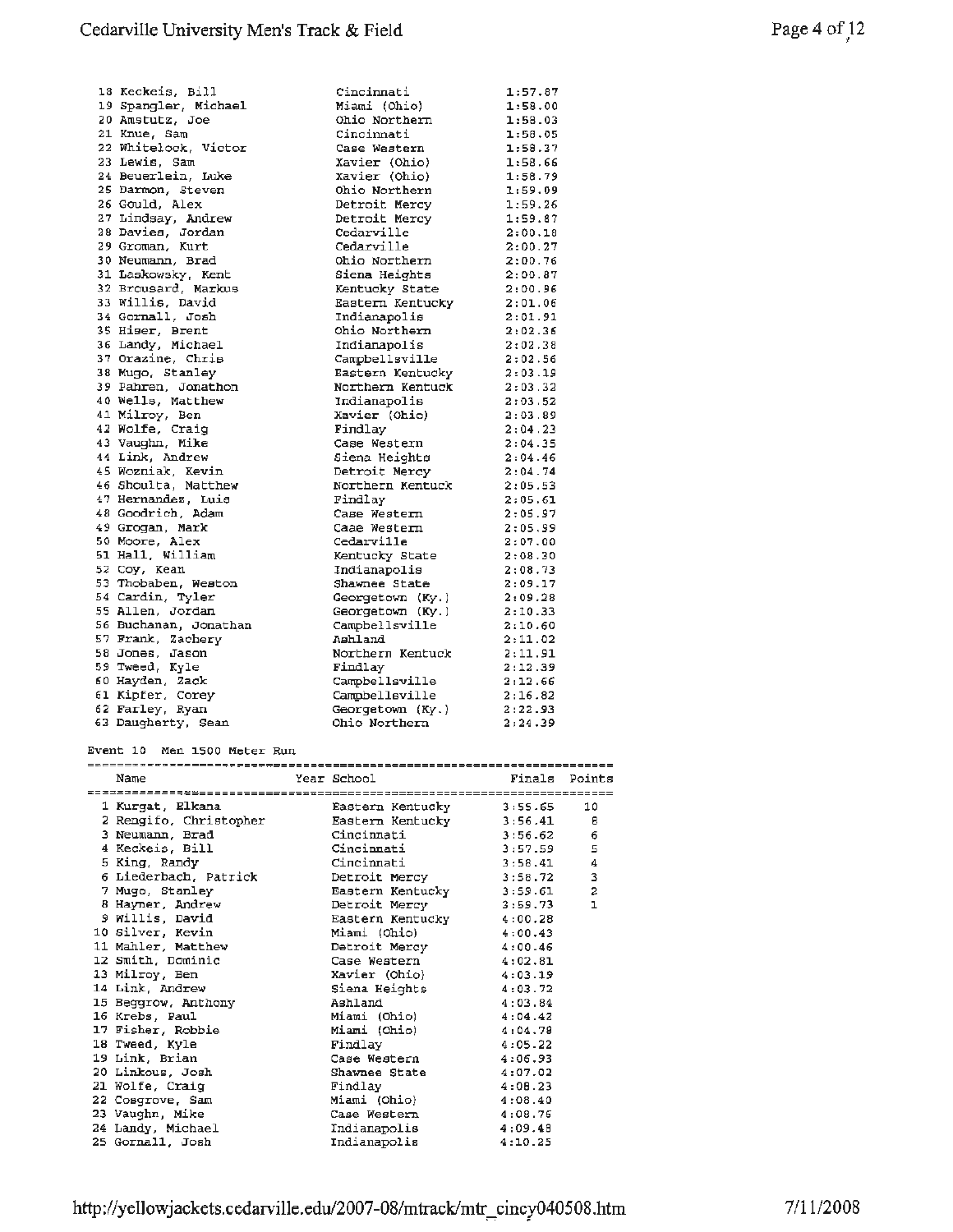| 26 Vaughn, Chris                     | Cedarville                 | 4:12.57 |  |  |  |  |  |
|--------------------------------------|----------------------------|---------|--|--|--|--|--|
| 27 Leslie, Robert                    | Ohio Northern 4:12.81      |         |  |  |  |  |  |
| 28 Shoulta, Matthew                  | Northern Kentuck 4:13.24   |         |  |  |  |  |  |
| 29 Garnett, Luke                     | Georgetown $(Ky.)$ 4:13.42 |         |  |  |  |  |  |
| 30 Petro, Michael                    | Case Western               | 4:13.70 |  |  |  |  |  |
| 31 Gilbert, Kurt                     | Case Western 4:13.95       |         |  |  |  |  |  |
| 32 Isenberg, Travis                  | Ohio Northern 4:14.00      |         |  |  |  |  |  |
| 33 Grogan, Mark                      | Case Western               | 4:14.76 |  |  |  |  |  |
| 34 Fry, Tyler                        | $Xavier (Ohio)$ 4:16.37    |         |  |  |  |  |  |
| 35 Moore, Alex                       | Cedarville                 | 4:17.29 |  |  |  |  |  |
| 36 Rachow, Patrick                   | Ohio Northern              | 4:17.62 |  |  |  |  |  |
| 37 Kaiser, Drew                      | Xavier (Ohio)              | 4:19.20 |  |  |  |  |  |
| 38 Goodrich, Adam                    | Case Western $4:19.57$     |         |  |  |  |  |  |
| 39 Edmonds, Nick                     | Ohio Northern              | 4:20.50 |  |  |  |  |  |
| 40 Ford, David                       | Xavier (Ohio)              | 4:24.18 |  |  |  |  |  |
| 41 Jones, Jason                      | Northern Kentuck 4:26.58   |         |  |  |  |  |  |
| 42 Riley, Matt                       | Xavier (Ohio)              | 4:27.48 |  |  |  |  |  |
| 43 Smith, Aaron                      | Xavier (Ohio) 4:28.18      |         |  |  |  |  |  |
| 44 Brousard, Markus                  | Kentucky State             | 4:28.38 |  |  |  |  |  |
| 45 Ryan, Joe                         | Xavier (Ohio)              | 4:29.75 |  |  |  |  |  |
| 46 Troxel, Hollis                    | Cedarville                 | 4:30.54 |  |  |  |  |  |
| 47 Beaugureau, Brett                 | Case Western               | 4:30.74 |  |  |  |  |  |
| 48 Kirui, Johnstone                  | Bowling Green 4:31.38      |         |  |  |  |  |  |
| 49 Bullock, Brad                     | Northern Kentuck           | 4:33.28 |  |  |  |  |  |
| 50 Hayden, Zack                      | Campbellsville             | 4:40.53 |  |  |  |  |  |
| 51 Kipfer, Corey                     | Campbellsville             | 4:51.49 |  |  |  |  |  |
|                                      |                            |         |  |  |  |  |  |
| Event 12 Men 3000 Meter Steeplechase |                            |         |  |  |  |  |  |
| ==================================   |                            |         |  |  |  |  |  |

| Name                                     | Year School                  | Finals Points |                  |
|------------------------------------------|------------------------------|---------------|------------------|
|                                          |                              |               |                  |
| 1 Bauer, Brandon                         | Ashland                      | 9:25.33       | 10               |
| 2 Adams, David                           | Cincinnati                   | 9:29.54       | 8                |
| 3 Rathkamp, Keegan Shawnee State 9:38.46 |                              |               |                  |
| 4 Dezso, Ryan                            | Miami (Ohio)                 | 9:45.83       | 6                |
| 5 Lang, Kyle                             | Cincinnati                   | 9:54.41       | 5                |
| 6 Braima, Andre                          | $Camphelligville$ $9:54.48$  |               | $\boldsymbol{4}$ |
| 7 Thatcher, Eric                         | Ohio Northern 9:57.78        |               | 3                |
| 8 Bowens, James                          | Morehead State 9:59.48       |               | $\overline{z}$   |
| 9 Eldridge, Bryce                        | $Shawnee State$ $10:01.65$   |               |                  |
| 10 Ward, Josh                            | Case Western 10:06.50        |               | $\mathbf 1$      |
| 11 Harris, Drew                          | Northern Kentuck 10:08.00    |               |                  |
| 12 Jimenez, Jonathan                     | Indiana Tech                 | 10:08.39      |                  |
| 13 Matheus, Tony                         | Xavier (Ohio)                | 10:12.81      |                  |
| 14 McPheron, Ben                         | Ohio Northern                | 10:13.37      |                  |
| 15 Kauffmann, Tommy                      | Xavier (Ohio)                | 10:13.89      |                  |
| 16 Snider, Tyson                         | Ohio Northern                | 10:19.39      |                  |
| 17 Saltz, David                          | Findlay                      | 10:19.94      |                  |
| 18 Weingardt, Matthew                    | Xavier (Ohio) 10:23.47       |               |                  |
| 19 Jinks, Joe                            | Shawnee State                | 10:25.24      |                  |
| 20 Werneiwski, Michael                   | Case Western                 | 10:25.72      |                  |
| 21 Mullen, Tommy                         | Indiana Tech                 | 10:27.78      |                  |
| 22 Smalley, Kevin                        | Detroit Mercy 10:29.75       |               |                  |
| 23 Peed, Timothy                         | Kentucky State 10:54.53      |               |                  |
| 24 Ehler, Jeff                           | Bowling Green                | 10:55.13      |                  |
| 25 Huerta, Ahumuar                       | Kentucky State 11:03.42      |               |                  |
| 26 Schweickhardt, Sean                   | Georgetown $(Ky. )$ 11:45.28 |               |                  |
| 27 Grese. Mike                           | Case Western                 | 12:01.31      |                  |

#### Event **14** Men 5000 Meter Run

| Name                 |  | Year School    | Finals   | Pointe |  |  |  |  |
|----------------------|--|----------------|----------|--------|--|--|--|--|
|                      |  |                |          |        |  |  |  |  |
| 1 Veatch, Michael    |  | Miami (Ohio)   | 14:33.77 | 10     |  |  |  |  |
| 2 Perry, Michael     |  | Miami (Ohio)   | 14:50.17 | 8      |  |  |  |  |
| 3 Wakeman, Josh      |  | Morehead State | 14:56.40 | 6      |  |  |  |  |
| 4 Duncan, Ron        |  | Morehead State | 14:56.46 | 5      |  |  |  |  |
| 5 Kessio, Solomon    |  | Cincinnati     | 15:00.85 | 4      |  |  |  |  |
| 6 Deo, Robert        |  | Siena Heights  | 15:09.64 | З      |  |  |  |  |
| 7 Johnson, Cameron   |  | Ashland        | 15:09.89 | 2      |  |  |  |  |
| 8 Badertscher, T.J.  |  | Cedarville     | 15:10.83 | 1      |  |  |  |  |
| 9 Trein, Jeremy      |  | Ashland        | 15:12.33 |        |  |  |  |  |
| 10 Mitchell, Jordan  |  | Indiana Tech   | 15:13.60 |        |  |  |  |  |
| 11 Youngquist, Tyler |  | Case Western   | 15:14.54 |        |  |  |  |  |
| 12 Dixon, John       |  | Cincinnati     | 15:22.58 |        |  |  |  |  |
| 13 Petro, Michael    |  | Case Western   | 15:24.94 |        |  |  |  |  |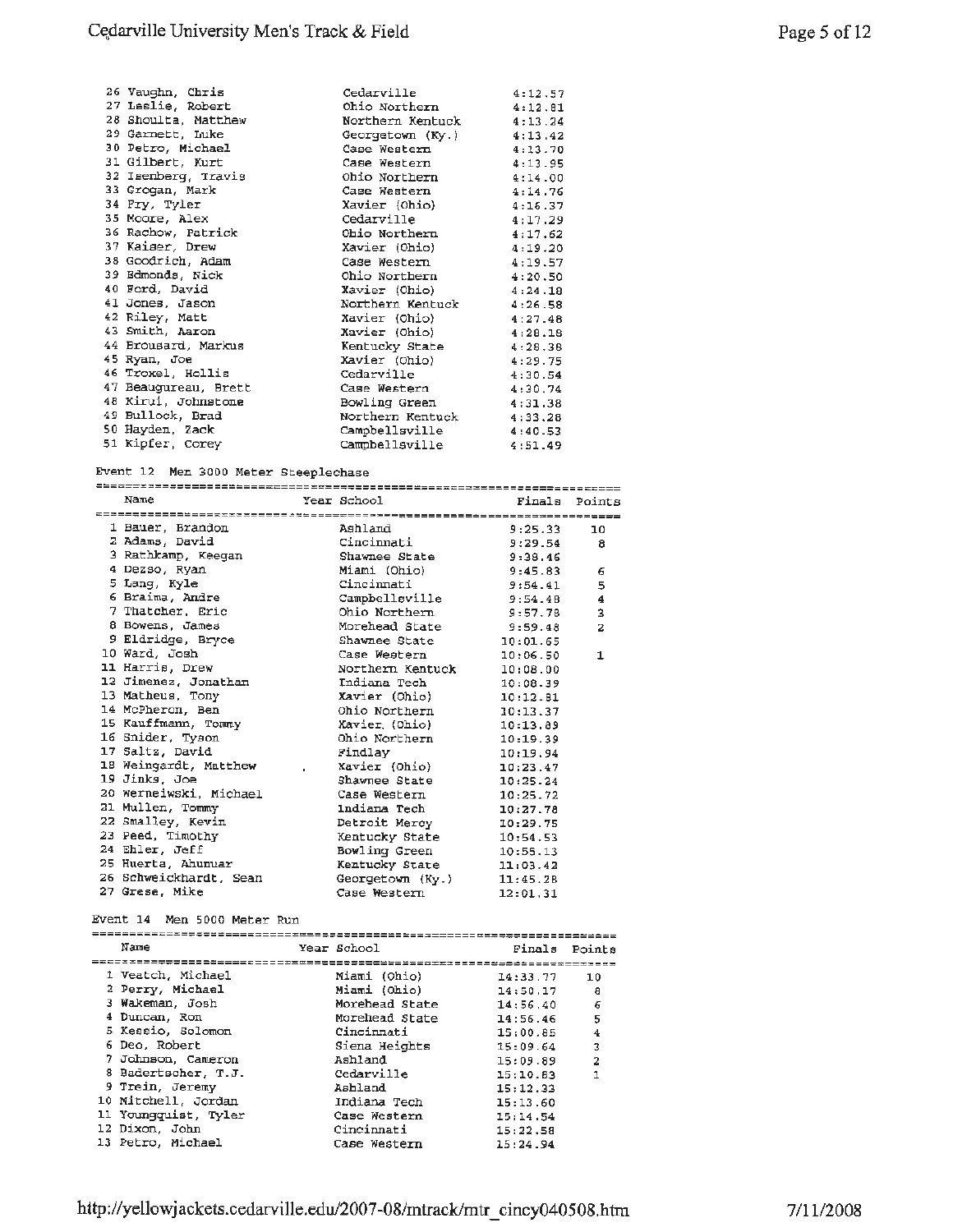| 14 Dotson, Matt        | Morehead State                    | 15:26.88                  |
|------------------------|-----------------------------------|---------------------------|
| 15 Dragan, Kyle        | Cincinnati                        | 15:28.21                  |
| 16 Russeau, Alex       | Siena Heights                     | 15:29.25                  |
| 17 Campbell, Seth      | Cedarville                        | 15:30.17                  |
| 18 Roush, Chris        | Shawnee State                     | 15:30.95                  |
| 19 Hickey, Tyler       | Shawnee State                     | 15:31.39                  |
| 20 Morgan, Tommy       | Cincinnati                        | 15:32.11                  |
| 21 Daughters, Derek    | Ashland                           | 15:34.13                  |
| 22 Hagland, Tim        | Ashland                           | 15:36.75                  |
| 23 Weaver, Brock       | Ashland                           | 15:37.35                  |
| 24 Lupp, Richard       | Cincinnati                        | 15:38.06                  |
| 25 Schmidt, Austin     | Case Western                      | 15:39.10                  |
| 26 Holst, Derek        | Indiana Tech                      | 15:40.47                  |
| 27 Harris, Alexander   |                                   | 15:41.40                  |
| 28 Webb, Paul          | Detroit Mercy<br>Shawnee State    | 15:46.44                  |
| 29 Wentz, Chuck        | Shawnee State                     | 15:46.69                  |
| 30 Glinski, Mike       | Siena Heights                     | 15:47.02                  |
| 31 Dwyer, Eric         | Northern Kentuck                  | 15:49.03                  |
| 32 Bumgarner, Kirk     | Eastern Kentucky                  | 15:49.46                  |
| 33 Wainwright, John    | Indiana Tech                      | 15:55.25                  |
| 34 Wells, Brad         | Unattached Bowli                  | 15:56.02                  |
| 35 Owen, Michael       | Shawnee State                     | 15:57.97                  |
| 36 Robinson, Brad      | Indianapolis                      | 16:00.51                  |
| 37 Settles, Michael    | Morehead State                    | 16:05.38                  |
| 38 Ayala, Ryan         | Detroit Mercy                     | 16:06.68                  |
| 39 Group, Max          |                                   | $16:08.43$<br>$16:08 = 7$ |
| 40 Smuda, Jesse        | Unattached Bowli<br>Bowling Green | 16:08.76                  |
| 41 Silviera, Matt      | Cedarville                        | 16:11.02                  |
| 42 Wiseman, Josh       | Cedarville                        | 16:13.62                  |
| 43 Anstine, Josh       | Ohio Northern                     | 16:18.02                  |
| 44 Hornick, Justin     | Shawnee State                     | 16:19.45                  |
| 45 Westendorp, Michael | Xavier (Ohio)                     | 16:19.68                  |
| 46 Lemke, Sean         | Ohio Northern                     | 16:23.09                  |
| 47 Carter, David       | Case Western                      | 16:25.03                  |
| 48 Parks, Cody         | Indianapolis                      | 16:30.45                  |
| 49 Garnett, Luke       | Georgetown (Ky.)                  | 16:33.03                  |
| 50 Farkas, Nicholas    | Case Western                      | 16:34.98                  |
| 51 Lemmon, Greq        | Northern Kentuck                  | 16:40.62                  |
| 52 Triplett, Zachary   | Unattached                        | 16:46.27                  |
| 53 Allen, Anthony      | Indiana Tech                      | 16:54.41                  |
| 54 Yoder, Ryan         | Ashland                           | 17:03.23                  |
| 55 Huerta, Ahunuar     | Kentucky State                    | 17:04.47                  |
| 56 Money, Robert       | Ohio Northern                     | 17:06.52                  |
| 57 Sheetz, Adam        | Ohio Northern                     | 17:21.13                  |
| 58 Ruby, Brent         | Ohio Northern                     | 17:25.66                  |
| 59 Payne, Chad         | Campbellsville                    | 17:33.56                  |
| 60 McMaster, Ryan      |                                   |                           |
|                        | Indianapolis                      | 17:34.94                  |

#### Event 16 Men 110 Meter Hurdles

| Name                                                | Year School               | Finals Wind H# Points |          |                |                |
|-----------------------------------------------------|---------------------------|-----------------------|----------|----------------|----------------|
|                                                     |                           |                       |          |                |                |
| 1 Fox, Jake                                         | Ohio Northern             | $15.04 + 0.02$        |          |                | 10             |
| 2 Dunson, Alan                                      | Ashland                   | $15.08 + 0.01$        |          |                | - 8            |
| 3 Davolio, Dominick                                 | Cincinnati                | $15.09 + 0.02$        |          |                | 6              |
| 4 Whitman, Jesse                                    | Miami (Ohio)              | $15.27 + 0.02$        |          |                | 5              |
| 5 Cohee, Elliott                                    | Indianapolis              | $15.31 + 0.02$        |          |                | 4              |
| 6 McCarty, Michael <b>Miami</b> (Ohio) 15.33 +0.0 2 |                           |                       |          |                | 3              |
| 7 Conley, Caden                                     | Siena Heights             | $15.35 + 0.0 1$       |          |                | $\overline{a}$ |
| 8 Waaland, Kasey                                    | Cincinnati                | $15.40 + 0.0 1$       |          |                | $\mathbf{1}$   |
| 9 Waters, Rod                                       | Indiana Tech              | $15.41 + 0.0 1$       |          |                |                |
| 10 Conner, Marvell                                  | Central State             | 15.74                 | $+0.0$ 1 |                |                |
| 11 Haggard, Curtis                                  | Findlay                   | $15.81$ 0.1 3         |          |                |                |
| 12 Schnier, Keller                                  | Cincinnati                | $15.89$ $0.1$ 3       |          |                |                |
| 13 Tress, Brandon                                   | Cedarville                | $16.00$ $0.1$ 3       |          |                |                |
| 14 Brown, Garrett                                   | Ohio Northern             | $16.33$ $0.1$ 3       |          |                |                |
| 15 Jackson, Glen                                    | Campbellsville            | $16.35$ 0.1           |          | 3              |                |
| 16 Lavender, Jeremy                                 | Morehead State            | $16.44$ 0.1 3         |          |                |                |
| 17 Magness, Dan                                     | Xavier (Ohio)             | $16.63 + 0.04$        |          |                |                |
| 18 Nwanna, Obinna                                   | Case Western              | $16.81 + 0.04$        |          |                |                |
| 19 Shaw, Kirel                                      | Ashland                   | $17.89 + 0.0$         |          | 4              |                |
| 20 Kochera, Seth                                    | Georgetown (Ky.)          | 17.94                 | $+0.0$   | 4              |                |
| 21 Logan, Nate                                      | Ashland                   | $18.28 + 0.0$         |          | 4              |                |
| 22 Simpson, Drew                                    | Campbellsville            | $18.30 + 0.0$         |          | $\overline{4}$ |                |
| 23 Saywers, David                                   | Central State             | $18.46 + 0.0$         |          | 2              |                |
| 24 Kamalsky, Matt                                   | Case Western <b>State</b> | 18.87                 | $+0.0$   | 4              |                |

 $\epsilon$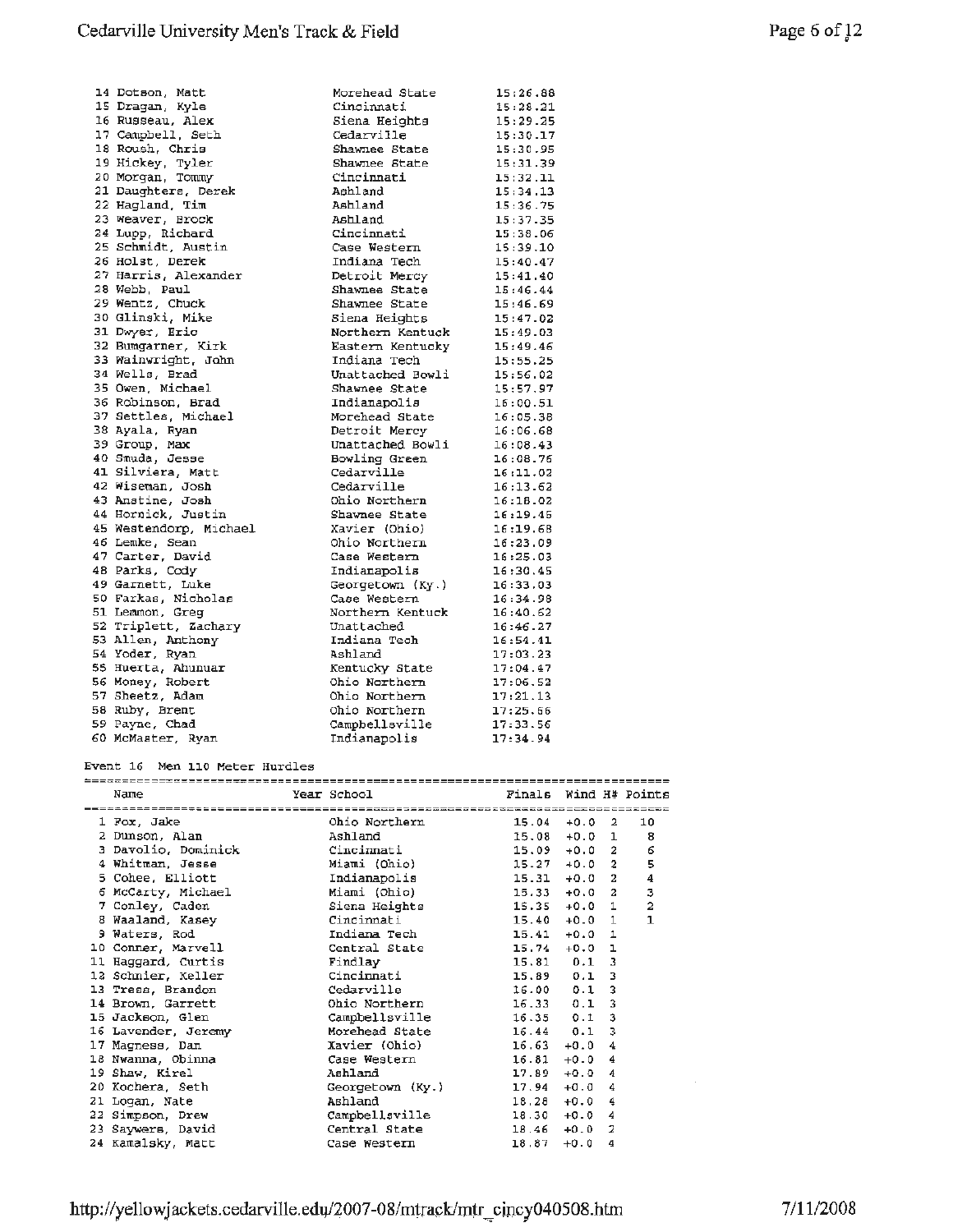|  |  | 25 Polack. | Tim |  |
|--|--|------------|-----|--|
|--|--|------------|-----|--|

0hio Northern 19.11 0.1 3

Event 17 Men 400 Meter Hurdles

| Name                                        | Year School                   | Finals           |                         | H# Points |
|---------------------------------------------|-------------------------------|------------------|-------------------------|-----------|
|                                             |                               |                  |                         |           |
| 1 Cohee, Elliott<br>2 Hoque III, Samuel     | Indianapolis<br>Siena Heights | 53.05            | $\mathbf{1}$            | 10        |
| 3 Simms, Dixley                             | Unattached                    | 53.65            | 1                       | 8         |
| 4 Byrne, Ryan                               | Detroit Mercy                 | 53.68<br>54.51   | 1<br>$\mathbf 1$        | 6         |
| 5 Moore, Allen                              | Cincinnati                    | 55.48            | $\overline{a}$          | 5         |
| 6 Petzinger, Chase                          | Cincinnati                    | 55.57            | $\mathbf{z}$            | 4         |
| 7 Dunson, Alan                              | Ashland                       | 55.79            | 1                       | з         |
| 8 Tress, Brandon                            | Cedarville                    | 55.93            | з                       | 2         |
| 9 Nowels, Kelly                             | Cedarville                    | 56.04            | з                       | 1         |
| 10 Kessler, Matt                            | Miami (Ohio)                  | 56.37            | з                       |           |
| 11 Bernard, Simon                           | Findlay                       | 56.40            | 2                       |           |
| 12 Osborne, David                           | Unattached                    | 56.42            | 2                       |           |
| 13 Waters, Rod                              | Indiana Tech                  | 56.49            | ı                       |           |
| 14 Saywers, David                           | Central State                 | 57.59            | 5                       |           |
| 15 Horvath, Eric                            | Miami (Ohio)                  | 57.79            | 4                       |           |
| 16 Smith, Edwin                             | Ashland                       | 57.82            | 2                       |           |
| 17 Bertoli, Benjamin                        | Indianapolis                  | 58.32            | $\overline{\mathbf{2}}$ |           |
| 18 Klein, Justin                            | Unattached Bowli              | 58.59            | з                       |           |
| 19 Lauver, Chance                           | Siena Heights                 | 58.66            | 4                       |           |
| 20 Brown, Garrett                           | Ohio Northern                 | 59.79            | 4                       |           |
| 21 Weyruach, Jacob                          | Ohio Northern                 | 1:00.28          | 5                       |           |
| 22 Nicholason, Steven                       | Eastern Kentucky              | 1:00.54          | 3                       |           |
| 23 Shaw, Kirel                              | Ashland                       | 1:01.54          | 4                       |           |
| 24 Polack, Tim                              | Ohio Northern                 | 1:02.00          | 5                       |           |
| 25 Manekin, Ben                             | Case Western                  | 1:03.92          | 5                       |           |
| 26 Jahnson, Robert                          | Morehead State                | 1:04.84          | 5                       |           |
| 27 Williams, Jalaquan                       | Kentucky State                | 1:07.54          | 4                       |           |
| 28 Kochera, Seth                            | Georgetown (Ky.)              | 1:09.95          | 5                       |           |
| Event 20 Men 4x100 Meter Relay              |                               |                  |                         |           |
|                                             |                               |                  |                         |           |
| School                                      |                               | Finals H# Points |                         |           |
|                                             |                               |                  |                         |           |
| 1 Ashland 'A'                               |                               |                  |                         |           |
|                                             |                               | 41.04            | 1                       | 10        |
| 1) Horn, Joe                                | 2) Bellanco, Nick             |                  |                         |           |
| 3) Ryman, Brian                             | 4) Ezell, Jerry               |                  |                         |           |
| 2 Cincinnati 'A'                            |                               | 41.60            | 1                       | 8         |
| 1) McPherson, Jordan                        | 2) Drakeford, Antione         |                  |                         |           |
| 3)                                          | 4) Igeleke, Ekundayo          |                  |                         |           |
| 3 Ohio Northern 'A'                         |                               | 41.89            | 2                       | 6         |
| 1) Robertson, Ryan                          | 2) Fleming, Ryan              |                  |                         |           |
| 3) Linzy, Justin                            | 4) Horn, Julian               |                  |                         |           |
| 4 Indianapolis 'A'                          |                               | 42.12            | 2                       | 5         |
| 1) Brooks, Nouri D                          | 2) Thompson, Kyle             |                  |                         |           |
| 3) Smith, Carl A                            | 4) Helms, Freddie             |                  |                         |           |
| 5 Miami (Ohio)<br>- 'A'                     |                               | 42.27            | 1                       | 4         |
| 1) Coniglio, Jason                          | 2) Dwyer, Kevin               |                  |                         |           |
| 3) Rees, Josh                               | 4) Alexander, Kyle            |                  |                         |           |
| 6 Eastern Kentucky 'A'                      |                               | 42.53            | 1                       | 3         |
| 1) Bailey, George                           | 2) Davis, Shannon             |                  |                         |           |
| 3) Evans, Andre                             | 4) Landis, Nicholas           |                  |                         |           |
| 7 Cincinnati 'B'                            |                               | x42,81           | ı                       |           |
| 1) Benjamin, Samuel                         | 2) Van Cura, Chase            |                  |                         |           |
| 3) Sutherland, Jason<br>8 Central State 'A' | 4) Kerr, Ernest               |                  |                         |           |
|                                             |                               | 42.81            | 2                       | 2         |
| 1) Clark, Marcus<br>3) Jones, Larry         | 2) Duff, Ian                  |                  |                         |           |
| 9 Kentucky State 'A'                        | 4) Saywers, David             | 42.96            | ı                       | ı         |
| 1) Gordon, Jamaree                          | 2) Adams, Isiah               |                  |                         |           |
| 3) Ervin, Wade                              | 4) Butler, Kind               |                  |                         |           |
| 10 Detroit Mercy 'A'                        |                               | 43.07            | з                       |           |
| 1) Osayande, Deonte                         | 2) Branch, Bobby              |                  |                         |           |
| 3) Jones, Samuel                            | 4) Cleary, Earnest            |                  |                         |           |
| 11 Siena Heights 'A'                        |                               | 43.19            | 2                       |           |
| 1) Brailsford, Terrance                     | 2) Comley, Caden              |                  |                         |           |
| 3) Hogue III, Samuel                        | 4) Bullard, Chris             |                  |                         |           |
| 12 Central State 'B'                        |                               | x43.36           | э                       |           |
| 1) Coker, Kenneth                           | 2) Davis-Jackson, Tyquan      |                  |                         |           |
| 3) McGuire, David<br>13 Indiana Tech 'A'    | 4) Gibson, Shaun              | 43.57            | 2                       |           |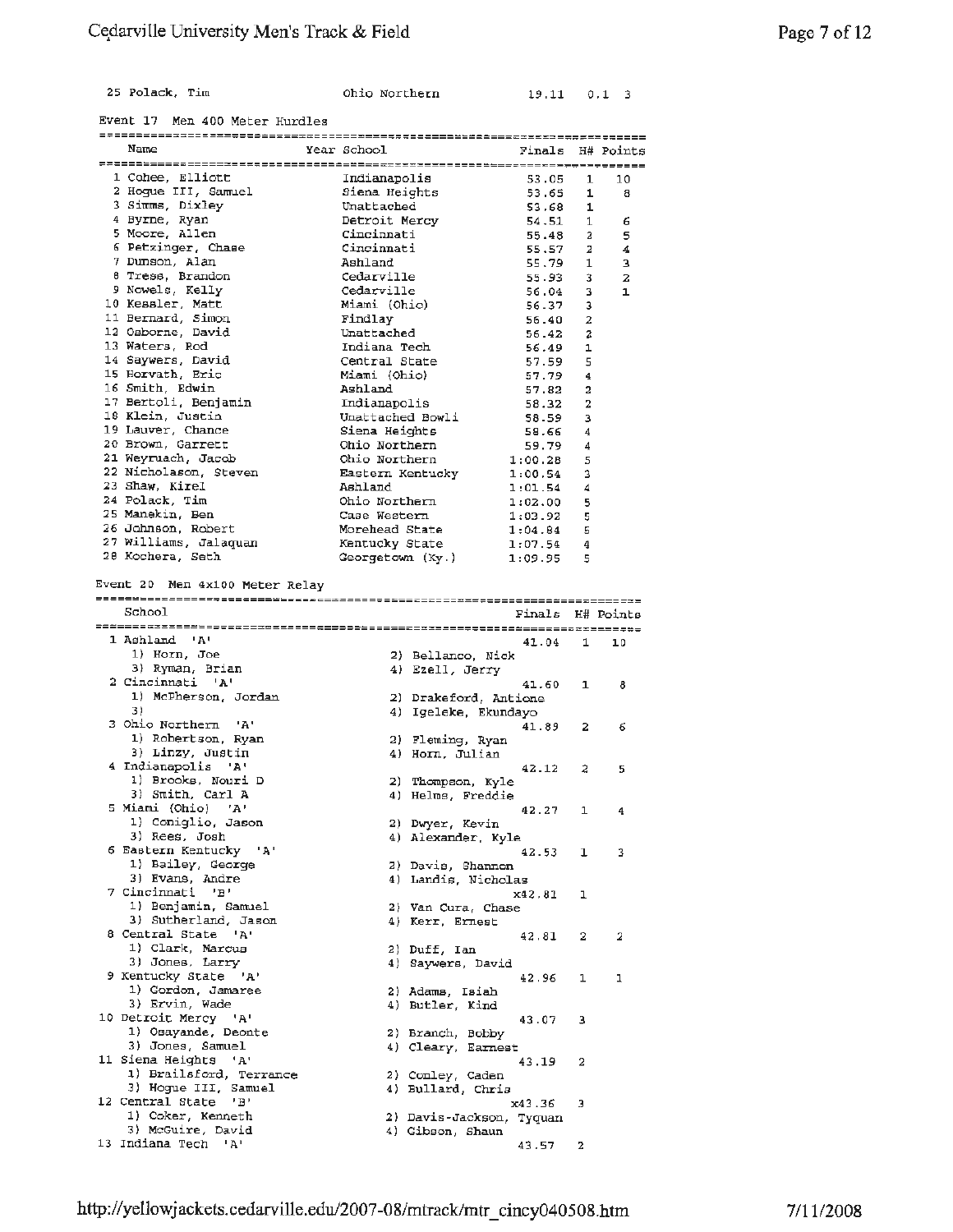1) Lewis, Keith 2) Waters, Rod 3) Marks, Richard 4) Baumgartner, James 14 Findlay 'A'  $\frac{1}{3}$  Brunow, Corv (2) 1) **Brunow**, Cory 3) Schaible, Greg (1) 4) Haggard, Curtis<br>15 Xavier (Ohio) 'A' (14.34) 44.34 15 Xavier (Ohio) 'A'  $\overline{44.34}$  3 1) Ulmer, Ryan 2) LeBlanc, Derek 3) Lewis, Sam 4) Magness, Dan 16 Case Western 'A' 46 .25 <sup>3</sup> 1) Manekin, Ben 2) Nwanna, Obinna 3) Kamalsky, Matt 4) Davis, Mike Event *22* Men 4x400 Meter Relay School School Einstehensesserieser Einals H# Points 1 Cincinnati 'A' 3:17.04 1 10 1) Hedges, Brett 2) Moore, Allen 3) Van Cura, Chase (4) Drakeford, Antione *<sup>2</sup>*Ashland 'A' 3:18.32 1 **<sup>8</sup>** 1) Bellanco, Nick 2) Smith, Edwin 3) Logan, Nate 4) Hiltner, **Max**  3 Siena Heights 'A' 3:19.45 <sup>l</sup><sup>6</sup> 1) Pawlaczyk, Luke 2) Banks, Robert 3) Laskowsky, Kent **4)** Simmons, Adrian 4 Kentucky State **'A'** 3:21.24 *2* 5 1) Ervin, Wade 2) Long, Terrance 3) Williams, Jalaquan (4) Brousard, Markus <sup>5</sup>Detroit Mercy **'A'** 3:21.24 l **<sup>4</sup>** 1) Hanna, Lesley 2) LaRocca, John 3) Wozniak, Kevin 4) Byrne, Ryan 6 Indianapolis 'A' 3:21.49 2 3 1) Cohee, Elliott 2) Brittain, **Nick**  3) Thompson, Kyle **4)** Smith, Carl A 7 **Miami** (Ohio} **'A'** 3:21.88 1 2 1) Diakabana, Cedric **2)** sottoway, Ryan 3) Flessa, Steffan 4) Spangler, Michael <sup>8</sup>Cedarville **'A'** 3:22.67 2 l l.) Beight, Michael 2) Nowels, Kelly 3) Starr, Samuel **4)** Tress, Brandon 9 Cincinnati 'B' x3:24.45 2 1) Benjamin, Samuel 2) **Ramsey, Alex**  3) Berling, Jason **4)** Hedges, Brett 10 Eastern Kentucky 'A' 3:24.54 2 1) Hawkins, Kristopher 2) Roberta, Jesse 3) Landis, Nicholas (4) Bailey, George 11 Siena Heights 'B' x3:26.36 3<br>
1) Hogue III, Samuel 2) Lauver, Chance 3) Lanczki, Alex **4)** Conley, Caden 12 Eastern Kentucky 'B' x3:28.69 <sup>2</sup> 1) Kurgat, Elkana *2)* Rengifo, Christopher 3) Mugo, Stanley **4)** Willis, David 13 Xavier (Ohio) **'A'** 3:30.20 3 1) Womack, Clinton 2) **Lewis, Sam**  3) Nathan, Ben 4) Archer, Andrew 14 Detroit Mercy 'B' x3:3l.48 **<sup>4</sup>** 1) Gould, **Alex 2)** Lindsay, Andrew 3) Terlesky, Joseph 4) Liederbach, Patrick 15 Case Western **'A'** 3:32.26 **<sup>4</sup>** 1) Manekin, Ben 2) Davis, Mike 3) Link, **Brian 4)** Whitelock, Victor 16 Kentucky state 'B' x3:35.73 3 1) Butler, Kind 2) Adams, Isiah 3) **Bowen,** Charles **4)** Hall, William 17 Case western 'B' x.3:39.42 **<sup>4</sup>** l) Kamalsky, Matt 2) Nwanna, Obinna 3) Beaugureau, Brett **4)** Vaughn, Mike 18 Campbellsville **'A'** 3:47.10 <sup>3</sup> 1) Simpson, Drew 2) Crisp, Sam 3) Charles, Karl **4)** Orme, Bryan Event 24 Men High Jump =~=====:~===~-----~=~~M~M~=~~~~:==~~~~~:~~~~~~~~~~~~~~~~~~~====~~~=~=~----------- Name **Year School Finals** Points **~--------------------------~~~--~---~~3~~--~~~S-----~~~~~------------------------** 1 Lindsey, Grant Unattached 2.10m 6-10.75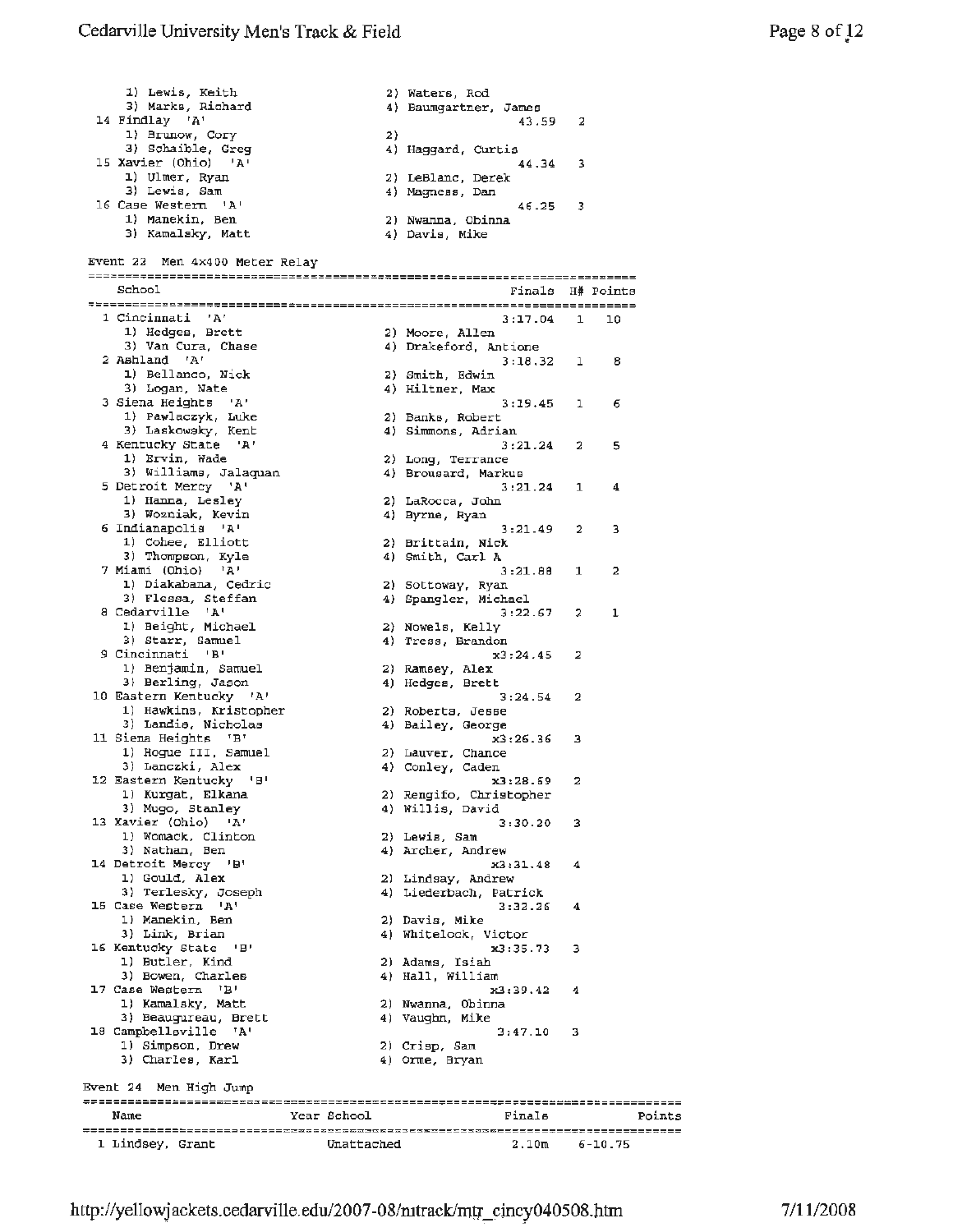| 2 Brumm, Travis       | Miami (Ohio)     | 2.05m             | $6 - 08 - 75$ | 10  |
|-----------------------|------------------|-------------------|---------------|-----|
| 2 Fitch, Brandon      | Cincinnati       | 2.05m             | $6 - 08.75$   | 8   |
| 4 Rogers, Tristen     | Indianapolis     | 2.00 <sub>m</sub> | $6 - 06 - 75$ | 6   |
| 5 Bussellato, Anthony | Cincinnati       | 1.95 <sub>m</sub> | $6 - 04.75$   | 4.5 |
| 5 Sharpe, Jordan      | Eastern Kentucky | 1.95π             | $6 - 04.75$   | 2   |
| 5 Warren, Erving      | Siena Heights    | 1.95π             | $6 - 04.75$   | 4.5 |
| 5 Bullard, Chris      | Siena Heights    | $1.95$ m          | $6 - 04.75$   | 3   |
| 9 Back, Bryan         | Unattached       | $1.90$ m $-$      | $6 - 02.75$   |     |
| 9 Beltz, Ryan         | Cincinnati       | 1.90m             | $6 - 02.75$   | 0.5 |
| 9 Nwanna, Obinna      | Case Western     | 1.90 <sub>m</sub> | $6 - 02.75$   | 0.5 |
| 9 Workman, Adam       | Unattached       | 1.90 <sub>m</sub> | $6 - 02.75$   |     |
| 13 Scott, Jason       | Unattached       | 1.85m             | $6 - 00.75$   |     |
| 13 Cunningham, Tim    | Indianapolis     | 1.85m             | $6 - 00.75$   |     |
| 13 Petty, Garrett     | Ohio Northern    | 1.85 <sub>m</sub> | $6 - 00.75$   |     |
| 13 McCarty, Michael   | Miami (Ohio)     | 1.85 <sub>m</sub> | $6 - 00.75$   |     |
| 13 Knigga, Drew       | Ohio Northern    | 1.85m             | $6 - 00.75$   |     |
| 18 Polack, Tim        | Ohio Northern    | 1.80 <sub>m</sub> | $5 - 10.75$   |     |
| 18 Schnier, Keller    | Cincinnati       | 1.80 <sub>m</sub> | $5 - 10.75$   |     |
| -- Foley, Mike        | Cincinnati       | NH                |               |     |
| -- Gerton, Matthew    | Cedarville       | ΝH                |               |     |

#### Event 26 Men Pole Vault

| Name               | Year School    | Finals            |                    | Points         |
|--------------------|----------------|-------------------|--------------------|----------------|
|                    |                |                   |                    |                |
| 1 Tierney, Dan     | Ashland        | 5.20 <sub>m</sub> | 17-00.75           | 10             |
| 2 Shockey, Shane   | Cincinnati     | 5.05m             | $16 - 06.75$       | 8              |
| 3 Kuhner, Jake     | Miami (Ohio)   | 4.90 <sub>m</sub> | $16 - 00.75$       | $\epsilon$     |
| 4 Mozena, Brian    | Ashland        |                   | $4.75m$ $15-07.00$ | 5              |
| 4 Smith, Chris     | Unattached     |                   | $4.75m$ $15-07.00$ |                |
| 5 Vocke, Elliot    | Cincinnati     |                   | $4.75m$ 15-07.00   | 4              |
| 6 McKibben, Ryan   | Findlay        |                   | $4.60m$ 15-01.00   | 3              |
| 7 Boiwka. Alex     | Miami (Ohio)   | 4.60m             | $15 - 01.00$       | $\overline{2}$ |
| 8 Ray, Jordan      | Ashland        | 4.45m             | $14 - 07.25$       | L.             |
| 9 Skaggs, Chris    | Miami (Ohio)   | 4.45m             | $14 - 07.25$       |                |
| 9 Rasnick, Robert  | Cedarville     | 4.45m             | $14 - 07.25$       |                |
| 9 Monahan, Brad    | Siena Heights  |                   | $4.45m$ $14-07.25$ |                |
| 13 Ervin, Wade     | Kentucky State | 4.30m             | $14 - 01.25$       |                |
| 13 Weyruach, Jacob | Ohio Northern  | 4.30m             | $14 - 01.25$       |                |
| 13 Rudin, Matt     | Miami (Ohio)   | 4.30m             | $14 - 01.25$       |                |
| 16 Bridget, Marcus | Siena Heights  | 4.15m             | $13 - 07.25$       |                |
| 16 Horn, Cody      | Findlay        | 4.15m             | $13 - 07.25$       |                |
| 16 Holton, Jacob   | Cincinnati     |                   | $4.15m$ $13-07.25$ |                |
| 16 Schnier, Keller | Cincinnati     | 4.15m             | $13 - 07.25$       |                |
| 20 Tomes, Jeremy   | Unattached     | 4.00m             | $13 - 01.50$       |                |
| 20 Perez, JT       | Ohio Northern  | 4.00 <sub>m</sub> | $13 - 01.50$       |                |
| 20 Lammers, Andy   | Ohio Northern  | 4.00 <sub>m</sub> | $13 - 01.50$       |                |
| 20 Kauffman, Jerod | Ohio Northern  | 4.00 <sub>m</sub> | $13 - 01.50$       |                |
| -- Ehrman, Jon     | Unattached     | NH                |                    |                |
| -- Scott, Jason    | Unattached     | <b>NH</b>         |                    |                |
| -- Dwyer, Kevin    | Miami (Ohio)   | <b>NH</b>         |                    |                |
| -- Mohr. Micheal   | Indianapolis   | NH                |                    |                |
| -- Knust, Scott    | Indianapolis   | NH                |                    |                |
| -- Metzner, Paul   | Ohio Northern  | NH                |                    |                |

#### Event 28 Men Long Jump

| Name                |  | Year School      | Finals Wind |        |                      | Points         |
|---------------------|--|------------------|-------------|--------|----------------------|----------------|
|                     |  |                  |             |        |                      |                |
| 1 McPherson, Jordan |  | Cincinnati       | 7.25m       | $-0.8$ | 23-09.50             | 10             |
| 2 Dzradosi, Mark    |  | Unattached       | 7.12m       | 0.2    | $23 - 04.50$         |                |
| 3 Robertson, Ryan   |  | Ohio Northern    | 7.00m       | 0.1    | $22 - 11.75$         | θ              |
| 4 Mattox, Skyler    |  | Indianapolis     | 6.92m       | 1.3    | $22 - 08.50$         | 6              |
| 5 Fox, Jake         |  | Ohio Northern    | $6.91m$ 1.3 |        | $22 - 08.00$         | 5              |
| 6 Warren, Erving    |  | Siena Heights    | ճ. 7910 -   | $+0.0$ | $22 - 03.50$         | 4              |
| 7 Bellanco, Nick    |  | Ashland          | 6.72m       | $-1.0$ | $22 - 00.75$         | з              |
| 8 Conley, Caden     |  | Siena Heights    | 6.70m       | 0.8    | $21 - 11.75$         | $\overline{a}$ |
| 9 Bullard, Chris    |  | Siena Heights    | 6.67π       | 0.1    | $21 - 10.75$         | $\mathbf{1}$   |
| 10 Brunow, Cory     |  | Findlay          |             |        | $6.62m$ 1.3 21-08.75 |                |
| 10 Logan, Nate      |  | Ashland          | 6.62m       | $-0.5$ | $21 - 08.75$         |                |
| 12 Roberts, Jesse   |  | Eastern Kentucky | 6.59m       | 1.5    | $21 - 07.50$         |                |
| 12 LeBlanc, Derek   |  | Xavier (Ohio)    | ճ.5910.     | 1.9    | $21 - 07.50$         |                |
| 14 Banks, David     |  | Kentucky         | 6.58m       | 0.4    | $21 - 07.25$         |                |
| 15 Butler, Kind     |  | Kentucky State   | 6.53m       |        | $-0.4$ 21-05.25      |                |
| 16 Lewis, Matthew   |  | Unattached       | 6.51ա       |        | $+0.0$ 21-04.25      |                |
| 17 Ervin, Wade      |  | Kentucky State   | 6.47ա       |        | $+0.0$ 21-02.75      |                |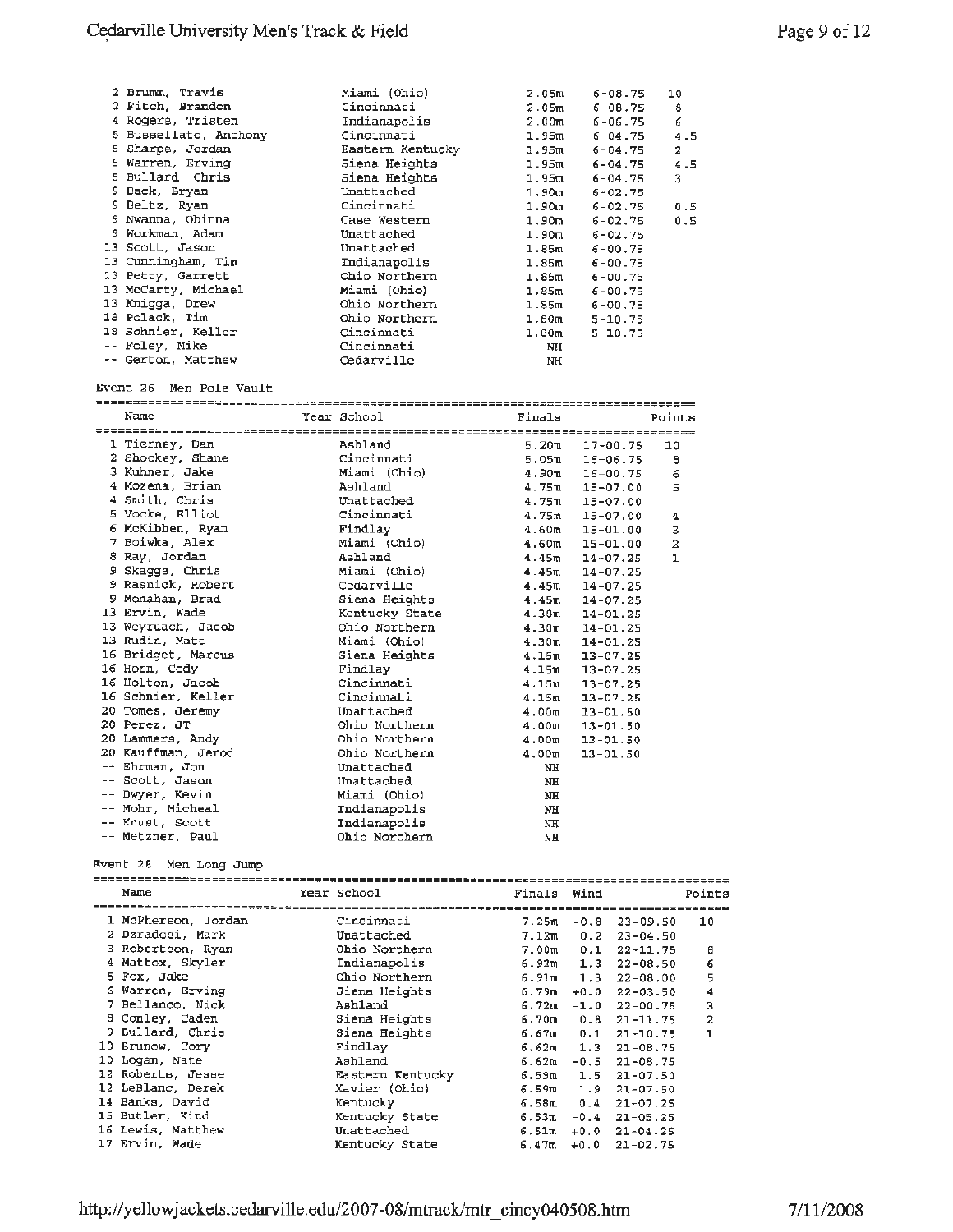| 17 Adams, Isiah       | Kentucky State | 6.47m             |        | $+0.0$ 21-02.75  |
|-----------------------|----------------|-------------------|--------|------------------|
| 17 Long, Terrance     | Kentucky State | 6.47m             | 1.1    | $21 - 02.75$     |
| 20 Linzy, Justin      | Ohio Northern  | 6.36m             |        | $1.3$ $20-10.50$ |
| 21 Losi, Matt         | Miami (Ohio)   | 6.34 <sub>π</sub> | 1.5    | $20 - 09.75$     |
| 22 Pritchard, Brandon | Ohio Northern  | 6.25m             | 0.8    | $20 - 06.25$     |
| 23 Bertoli, Benjamin  | Indianapolis   | 6.24 <sub>m</sub> | 0.1    | $20 - 05.75$     |
| 24 Raney, Lane        | Cincinnati     | 6.17m             | $+0.0$ | $20 - 03.00$     |
| 25 Williams, Mark     | Cedarville     | 6.08m             |        | $+0.0$ 19-11.50  |
| 26 McGuire, David     | Central State  | 6.05m             |        | $-0.3$ 19-10.25  |
| 27 Jakmides, Jeff     | Ashland        | 6.02m             | 0.9    | 19-09.00         |
| 28 Smith, Travis      | Cedarville     | 6.00m             | $+0.0$ | $19 - 08.25$     |
| 29 Bland, Troy        | Kentucky State | 5.93m             | $-0.2$ | $19 - 05.50$     |
| 30 Clouse, Dominic    | Ohio Northern  | 5.92m             | $-1.2$ | $19 - 05.25$     |
|                       |                |                   |        |                  |
| 31 Hesson, Chet       | Siena Heights  | 5.90m             | 0.7    | $19 - 04.25$     |
| 32 Fleming, Ryan      | Ohio Northern  | 5.87m             | $-0.5$ | $19 - 03.25$     |
| 33 Yeh, Tim           | Ohio Northern  | 5.83m             |        | $1.2$ 19-01.50   |
| 34 Magness, Dan       | Xavier (Ohio)  | 5.82m             | $-0.1$ | $19 - 01.25$     |
| 35 Charles, Karl      | Campbellsville | 5.50m             | $+0.0$ | $18 - 00.50$     |
| 36 Gerton, Matthew    | Cedarville     | 5.31m             | 1.3    | $17 - 05.25$     |
| 37 Brooks, Courtney   | Central State  | 5.24m             | 0.9    | $17 - 02.25$     |
| -- Kamalsky, Matt     | Case Western   | <b>FOUL</b>       | NWI    |                  |
| -- Kerr, Ernest       | Cincinnati     | <b>FOUL</b>       | NWI    |                  |
| -- Rees, Josh         | Miami (Ohio)   | <b>FOUL</b>       | NWI    |                  |

#### Event 30 Men Triple Jump

| -------------------   |  |                  |                    |        |                        |        |  |  |
|-----------------------|--|------------------|--------------------|--------|------------------------|--------|--|--|
| Name                  |  | Year School      | Finals Wind        |        |                        | Points |  |  |
|                       |  |                  |                    |        |                        |        |  |  |
| 1 Banks, David        |  | Kentucky         | 14.73m             | 2.4    | $48 - 04.00$           | 10     |  |  |
| 2 Raney, Lane         |  | Cincinnati       | 13.41 <sub>m</sub> |        | $-0.1$ 44-00.00        | 8      |  |  |
| 3 Charles, Karl       |  | Campbellsville   | 13.03m             | 0.1    | $42 - 09.00$           | 6      |  |  |
| 4 Roberts, Jesse      |  | Eastern Kentucky | 13.01m             |        | $0.6$ 42-08.25         | 5      |  |  |
| 5 LeBlanc, Derek      |  | Xavier (Ohio)    | 12.99 <sub>m</sub> | 1.7    | $42 - 07.50$           | 4      |  |  |
| 6 Conner, Marvell     |  | Central State    | 12.97m             | 1.7    | $42 - 06.75$           | З      |  |  |
| 7 Rees, Josh          |  | Miami (Ohio)     | 12.96 <sub>m</sub> |        | $-2.5$ $42-06.25$      | 2      |  |  |
| 8 Bland. Trov         |  | Kentucky State   | 12.95m             |        | $1.2 \quad 42 - 06.00$ | 1      |  |  |
| 9 Smith, Travis       |  | Cedarville       | 12.59m             |        | $0.7$ $41 - 03.75$     |        |  |  |
| 10 Bowen, Charles     |  | Kentucky State   | 12.35m             | 0.6    | $40 - 06.25$           |        |  |  |
| 11 Yeh, Tim           |  | Ohio Northern    | 12.13m             | 0.4    | $39 - 09.75$           |        |  |  |
| 12 Pritchard, Brandon |  | Ohio Northern    | 11.88m             |        | $0.9$ 38-11.75         |        |  |  |
| 13 Ikein, Asangwua    |  | Indiana Tech     | 10.45m             | $-0.8$ | $34 - 03.50$           |        |  |  |

#### Event 32 Men Shot Put

| Name                   | Year School      | Finals             |                     | Points                  |
|------------------------|------------------|--------------------|---------------------|-------------------------|
|                        |                  |                    |                     |                         |
| 1 Vickers, Bryan       | Ashland          |                    | $18.97m$ 62-03.00   | 10                      |
| 2 Cooper, Troy         | Cincinnati       |                    | $16.56m$ $54-04.00$ | 8                       |
| 3 Hnat, Steven         | Unattached       |                    | $16.28m$ 53-05.00   |                         |
| 4 McGrady, Carleton    | Findlay          |                    | $16.17m$ 53-00.75   | 6                       |
| 5 Chambers, Adam       | Cincinnati       |                    | $15.91m$ $52-02.50$ | 5                       |
| 6 Flynn, Ryan          | Cincinnati       |                    | $15.84m$ $51-11.75$ | $\ddot{\textbf{a}}$     |
| 7 Borton, Kyle         | Cincinnati       |                    | $15.65m$ $51-04.25$ | 3                       |
| 8 Michaud, Ben         | Cedarville       | 15.44m             | 50-08.00            | $\overline{\mathbf{z}}$ |
| 9 Sniadecki, Chase     | Ashland          |                    | $15.40m$ 50-06.25   | $\mathbf 1$             |
| 10 Maag, Blaine        | Ashland          |                    | $15.39m$ $50-06.00$ |                         |
| 11 Martin, John        | Cincinnati       |                    | $15.12m$ $49-07.25$ |                         |
| 12 Fishback, Josh      | Cincinnati       | 14.80 <sub>m</sub> | 48-06.75            |                         |
| 13 Kurtz, Nathaniel    | Findlay          | 14.73m             | 48-04.00            |                         |
| 14 Hoag, Curtis        | Findlav          | 14.49m             | 47-06.50            |                         |
| 15 Hardesty, Bryan     | Cincinnati       | 14.37m             | 47-01.75            |                         |
| 16 Henning, Neil       | Cedarville       |                    | $14.04m$ $46-00.75$ |                         |
| 17 Ruiz, Adam          | Miami (Ohio)     |                    | $13.98m$ $45-10.50$ |                         |
| 18 Finney, Brant       | Findlav          | 13.95m             | 45-09.25            |                         |
| 19 Mayhew, Adam        | Detroit Mercy    | $13.92$ m          | $45 - 08.00$        |                         |
| 20 Gutter, Joe         | Ohio Northern    | 13.71m             | $44 - 11.75$        |                         |
| 21 Littleton, Chris    | Cincinnati       | 13.66m             | $44 - 09.75$        |                         |
| 22 Jeffries, David     | Case Western     | 13.35m             | 43-09.75            |                         |
| 23 Brunt, Devon        | Kentucky State   | 12.65m             | $42 - 02.00$        |                         |
| 24 Bane, Jacob         | Eastern Kentucky | 12.57m             | $41 - 03.00$        |                         |
| 25 Reed, Aaron         | Morehead State   | 12.14m             | $39 - 10.00$        |                         |
| 26 Breon, Ryan         | Case Western     | 11.96m             | $39 - 03.00$        |                         |
| 27 Kelleygray, Steven  | Kentucky State   | 10.69m             | $35 - 01.00$        |                         |
| 28 Guilfoil, Frederick | Eastern Kentucky | 10.19m             | $33 - 05.25$        |                         |
| 29 Hobbs, Nathan       | Campbellsville   | 9.89π              | $32 - 05.50$        |                         |
| 30 Branam, Chris       | Campbellsville   | 9.45m              | $31 - 00.00$        |                         |
|                        |                  |                    |                     |                         |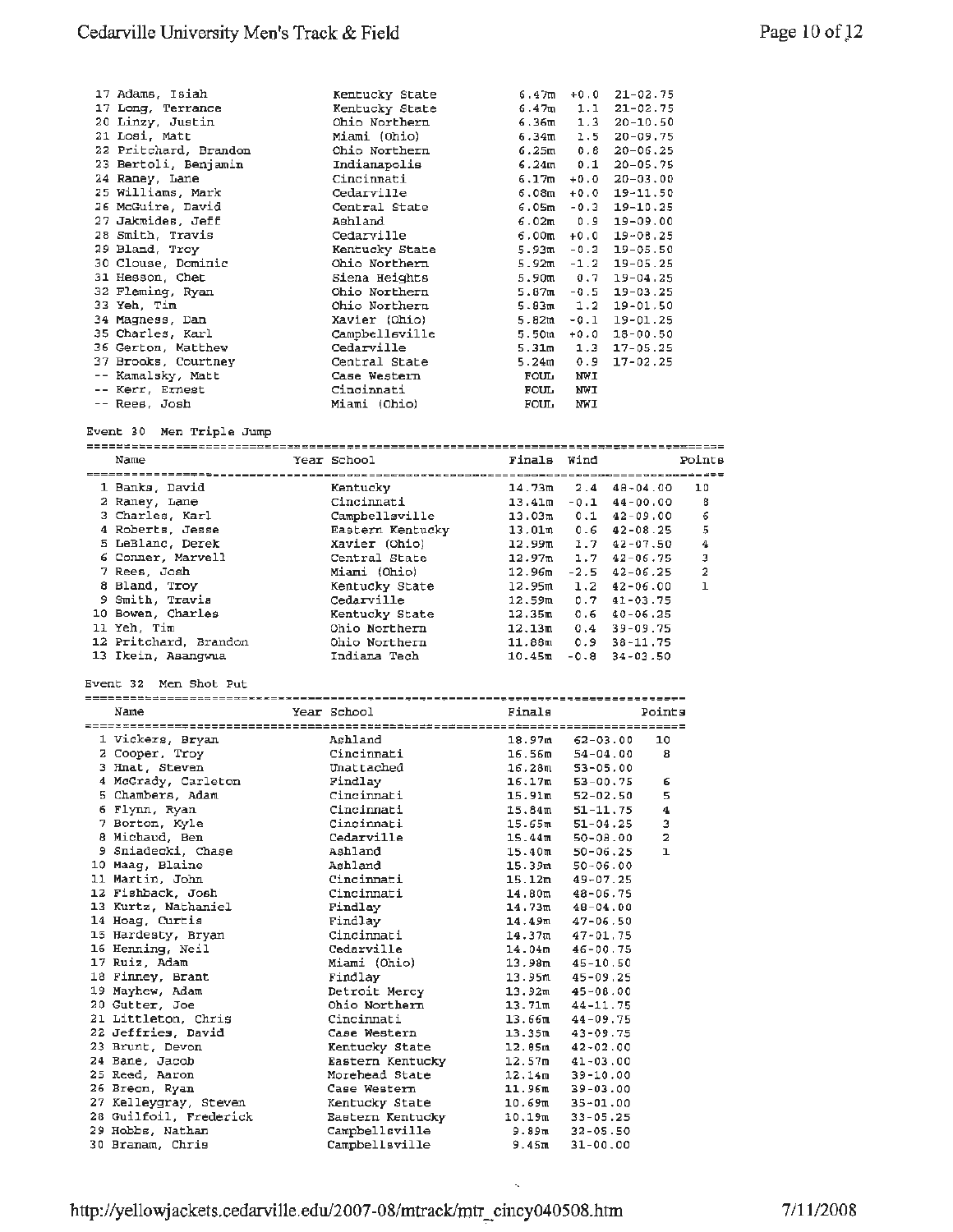| 31 McClelland, Clayton | Campbellsville | 8.80m 28-10.50     |
|------------------------|----------------|--------------------|
| 32 Kamalsky, Matt      | Case Western   | $8.00m$ $26-03.00$ |

#### Event 34 Men Discus Throw

| Name                   | Year School      | Finals              |            | Points         |
|------------------------|------------------|---------------------|------------|----------------|
|                        |                  |                     |            |                |
| 1 Vickers, Bryan       | Ashland          | 52.90m              | $173 - 07$ | 10             |
| 2 Hnat, Steven         | Unattached       | 51.75m              | $169 - 09$ |                |
| 3 bildstein, eric      | Unattached       | 49.65m              | $162 - 11$ |                |
| 4 Littleton, Chris     | Cincinnati       | 48.97m              | $160 - 08$ | 8              |
| 5 Maag, Blaine         | Ashland          | 48.10m              | $157 - 10$ | 6              |
| 6 Hardesty, Bryan      | Cincinnati       | 47.73m              | $156 - 07$ | 5.             |
| 7 Mayhew, Adam         | Detroit Mercy    | 47.54m              | 156-00     | 4              |
| 8 Hanson, Chad         | Cincinnati       | 47.08m              | $154 - 05$ | 3              |
| 9 Henning, Neil        | Cedarville       | 46.12m              | 151-04     | $\overline{a}$ |
| 10 Gausmann, John      | Miami (Ohio)     | 45.16m              | 148-02     | $\mathbf{1}$   |
| 11 Sniadecki, Chase    | Ashland          | 45.05m              | $147 - 10$ |                |
| 12 Eric, James         | Findlav          | 44.97m              | $147 - 06$ |                |
| 13 Beach, Dan          | Miami (Ohio)     | 44.48 <sub>m</sub>  | $145 - 11$ |                |
| 14 Jeffrey, Mike       | Ashland          | 44.22m              | $145 - 01$ |                |
| 15 Fishback, Josh      | Cincinnati       | 44.10m              | $144 - 08$ |                |
| 16 Ruiz, Adam          | Miami (Ohio)     | 43.30m              | $142 - 01$ |                |
| 17 Cooper, Troy        | Cincinnati       | 43.14m              | $141 - 06$ |                |
| 18 Hoag, Curtis        | Findlay          | 43.02m              | $141 - 02$ |                |
| 19 Gutter, Joe         | Ohio Northern    | 40.61m              | $133 - 03$ |                |
| 20 Majesky, Malcom     | Ashland          | 38.89m              | $127 - 07$ |                |
| 21 Thomas, Anthony     | Ohio Northern    | 38.60m              | $126 - 08$ |                |
| 22 Finney, Brant       | Findlay          | 38.41m              | $126 - 00$ |                |
| 23 Jakmides, Jeff      | Ashland          | 38.32m              | $125 - 09$ |                |
| 24 Counts, Jordan      | Ohio Northern    | 37.90m              | $124 - 04$ |                |
| 25 Lee, Torrey         | Siena Heights    | 37.89m              | $124 - 04$ |                |
| 26 Breon, Ryan         | Case Western     | 37.79m              | $124 - 00$ |                |
| 27 Hoskins, Rob        | Siena Heights    | 37.45m              | $122 - 10$ |                |
| 28 Dwyer, Kevin        | Miami (Ohio)     | 37.35m              | $122 - 06$ |                |
| 29 Pozzutto, Andrew    | Case Western     | 36.62m              | $120 - 02$ |                |
| 30 Benasutti, Pat      | Case Western     | 36.21m              | $118 - 09$ |                |
| 31 Reynolds, Mitch     | Miami (Ohio)     | 34.68m              | $113 - 09$ |                |
| 32 Nwanna, Obinna      | Case Western     | 34.00m              | $111 - 06$ |                |
| 33 Bane, Jacob         | Eastern Kentucky | 32.51m              | $106 - 08$ |                |
| 34 Gdaniec, Jeremy     | Case Western     | $32.16\overline{m}$ | $105 - 06$ |                |
| 35 neyhouse, arend     | Unattached       | 32.15m              | $105 - 06$ |                |
| 36 Borton, Kyle        | Cincinnati       | 32.04 <sub>π</sub>  | $105 - 01$ |                |
| 37 Brunt, Devon        | Kentucky State   | 31.20m              | $102 - 04$ |                |
| 38 Cassidy, David      | Ohio Northern    | 30.73m              | $100 - 10$ |                |
| 39 Reed, Aaron         | Morehead State   | 30.51m              | 100-01     |                |
| 40 Jeffries, David     | Case Western     | 29.07m              | $95 - 04$  |                |
| 41 Florence, DeAndre   | Morehead State   | 27.08m              | $88 - 10$  |                |
| 42 Hobbs, Nathan       | Campbellsville   | 26.05m              | $85 - 05$  |                |
| 43 McClelland, Clayton | Campbellsville   | 24.27m              | $79 - 07$  |                |
| 44 Kelleygray, Steven  | Kentucky State   | 23.16m              | $76 - 00$  |                |
| 45 Kamalsky, Matt      | Case Western     | 23.11m              | $75 - 10$  |                |
| -- McGrady, Carleton   | Findlay          | <b>FOUL</b>         |            |                |
| -- Kurtz, Nathaniel    | Findlay          | <b>FOUL</b>         |            |                |
|                        |                  |                     |            |                |

#### Event 36 Men Hammer Throw

|  | Name                 | Year School            | Finals                           | Points |  |  |  |
|--|----------------------|------------------------|----------------------------------|--------|--|--|--|
|  |                      | ***=*====****========= |                                  |        |  |  |  |
|  | 1 Klenk, Robert      | Ashland                | 62.64m<br>$205 - 06$             | 10     |  |  |  |
|  | 2 Beach, Dan         | Miami (Ohio)           | 58.55ա<br>192-01                 | 8      |  |  |  |
|  | 3 Jeffrey, Mike      | Ashland                | 191-10<br>58.47m                 | 6      |  |  |  |
|  | 4 Jarman, Michael    | Cincinnati             | 183-11<br>56.06π                 | 5      |  |  |  |
|  | 5 Eric, James        | Findlay                | $182 - 04$<br>55.58ա             | 4      |  |  |  |
|  | 6 Vickers, Bryan     | Ashland                | 54.44m<br>$178 - 07$             | 3      |  |  |  |
|  | 7 Hanson, Chad       | Cincinnati             | $171 - 09$<br>52.36m             | 2      |  |  |  |
|  | 8 Henning, Neil      | Cedarville             | 169-03<br>51.60m                 | 1      |  |  |  |
|  | 9 Sniadecki, Chase   | Ashland                | 166-07<br>50.78m                 |        |  |  |  |
|  | 10 Mayhew, Adam      | Detroit Mercy          | 49.62m<br>$162 - 09$             |        |  |  |  |
|  | 11 Flynn, Ryan       | Cincinnati             | $161 - 03$<br>49.16m             |        |  |  |  |
|  | 12 Maag, Blaine      | Ashland                | 47.47m<br>$155 - 09$             |        |  |  |  |
|  | 13 Maat, Christian   | Cedarville             | 47.15m<br>$154 - 08$             |        |  |  |  |
|  | 14 Martin, John      | Cincinnati             | 47.00 <sub>m</sub><br>$154 - 02$ |        |  |  |  |
|  | 15 Chambers, Adam    | Cincinnati             | $152 - 09$<br>46.55 m            |        |  |  |  |
|  | 16 Hoag, Curtis      | Findlay                | $149 - 03$<br>45.49π             |        |  |  |  |
|  | 17 McGrady, Carleton | Findlay                | $143 - 11$<br>43.87m             |        |  |  |  |